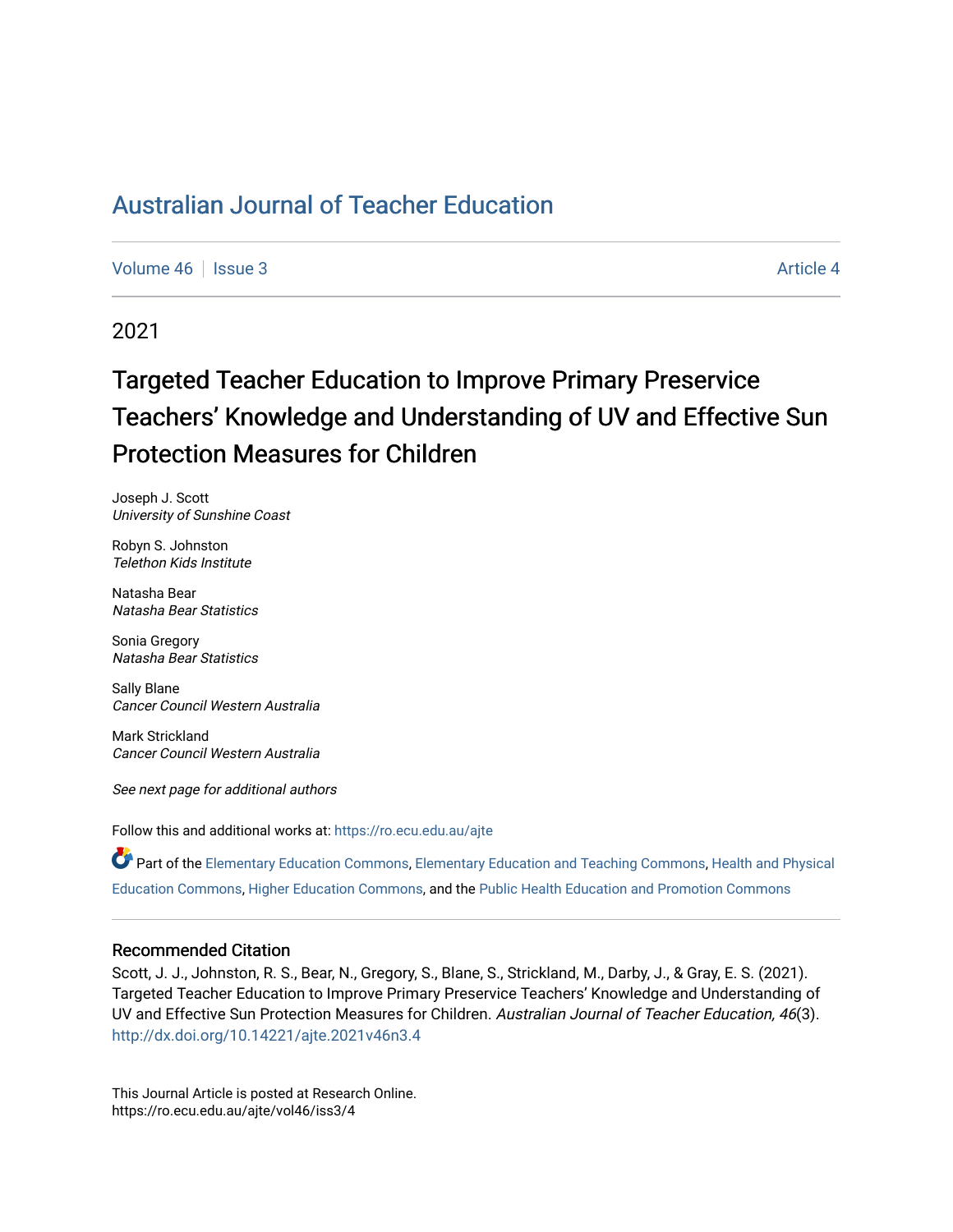# Targeted Teacher Education to Improve Primary Preservice Teachers' Knowledge and Understanding of UV and Effective Sun Protection Measures for Children

### Authors

Joseph J. Scott, Robyn S. Johnston, Natasha Bear, Sonia Gregory, Sally Blane, Mark Strickland, Jill Darby, and Elin S. Gray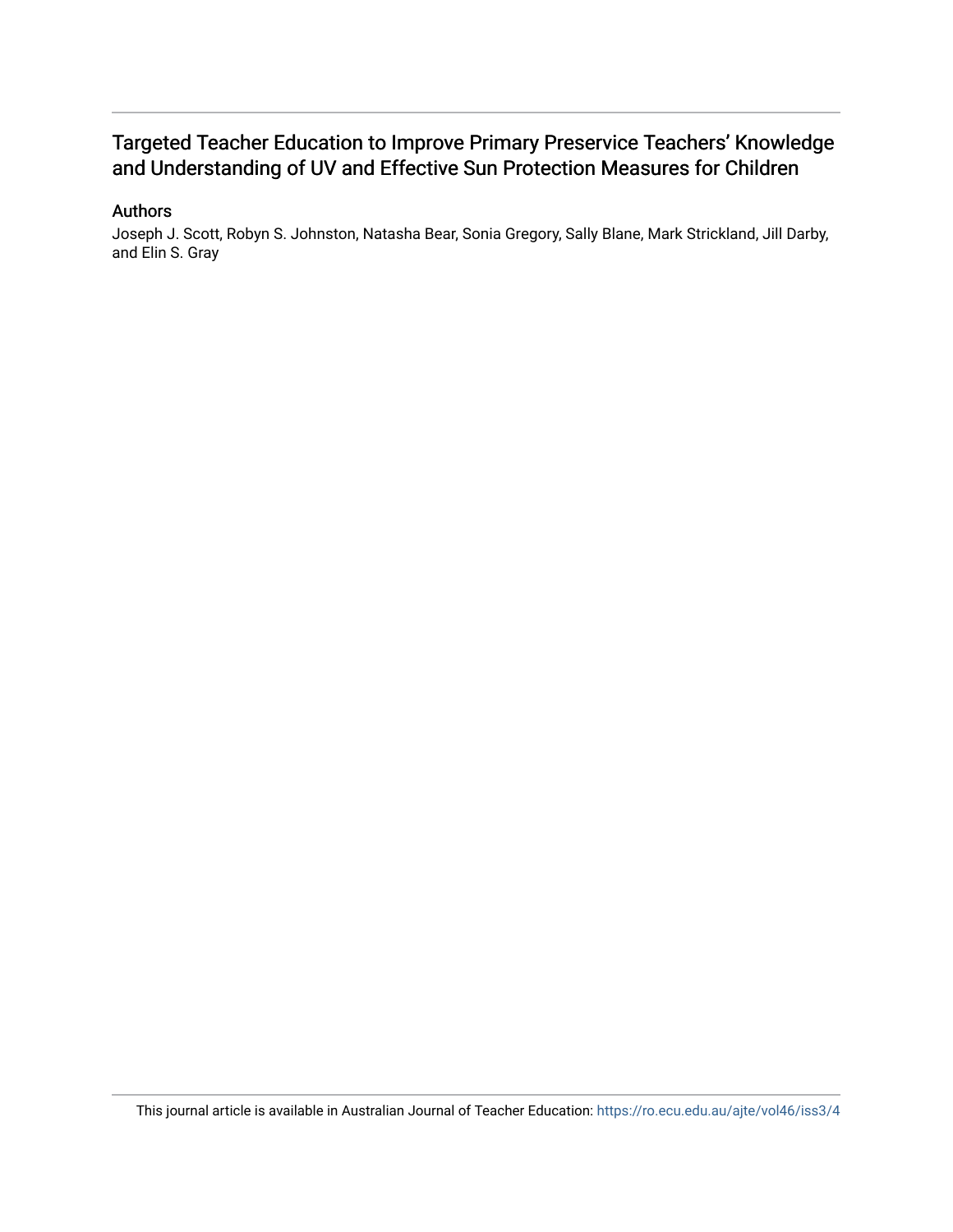# **Targeted Teacher Education to Improve Primary Preservice Teachers' Knowledge and Understanding of UV and Effective Sun Protection Measures for Children**

Joseph J. Scott University of Sunshine Coast Robyn S. Johnston Telethon Kids Institute Edith Cowan University Natasha Bear Sonia Gregory Natasha Bear Statistics Sally Blane Mark Strickland Cancer Council Western Australia Jill Darby Elin Gray Edith Cowan University

*Abstract: Teachers are responsible for children at school during peak ultraviolet (UV) times of the day. It is paramount that teachers have knowledge and understanding of UV to effectively protect themselves and their students. The aim of this pilot study was to investigate the effect of a short intervention on preservice teachers' sun protective behaviours, knowledge and perceived skill to teach sun safety. Participants (n =161; median age=20 years) attended a 45-minute preservice teacher sun safety intervention and completed pre- and post-test surveys. Post-intervention, most participants indicated they felt: i) more informed about the dangers of UV and risks of developing skin cancer (93.3%); ii) more knowledgeable about the importance of sun protection (92%); and iii) more skilled to teach sun safety (87.4%). Our findings indicate that the targeted preservice teacher sun safety education intervention improved understandings of UV, effective sun-protective practices, and their perceived skills to teach sun safety.*

# **Introduction**

The prevention of skin cancer is a public health priority globally due to its high economic and social cost. In the United States (U.S.) alone the associated annual heath care costs are estimated at over 7 billion (USD) (Guy et al., 2015). In 2019, the American Institute for Cancer Research noted Australia as having the highest rate of skin cancer in the world (American Institute of Cancer Research [AICR], 2019) with the associated health burden costing over \$900 million (AUD) per annum (Elliott et al., 2017). Melanoma skin cancer was responsible for over 2000 deaths in Australia in 2019 (AIHW, 2019). Research suggests that 95% of melanomas are caused by excessive sun exposure (Armstrong, 2004), and there is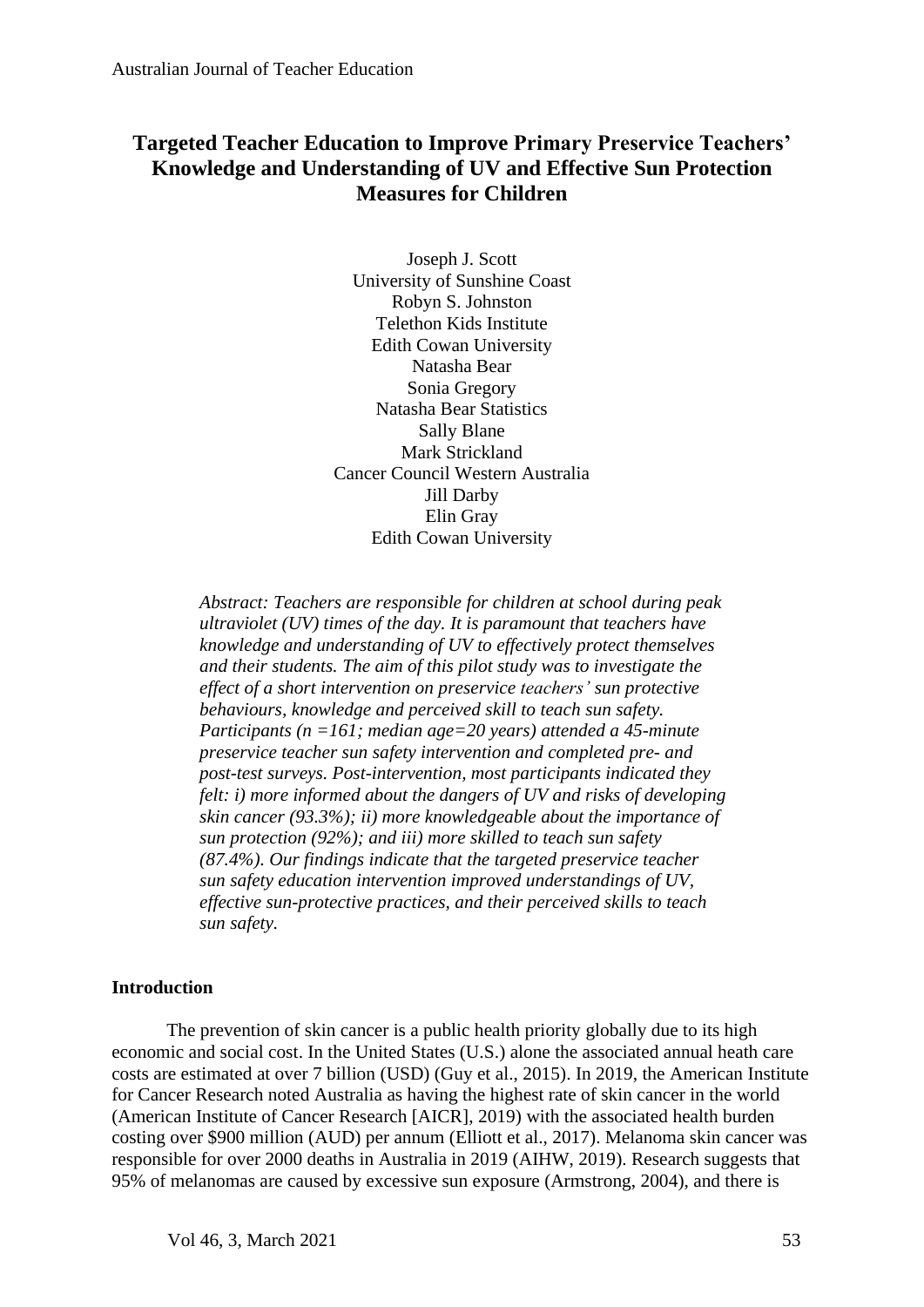general consensus in the literature that childhood ultraviolet radiation (UV) exposure is key in the development of melanoma and non-melanoma skin cancers in later life (Didona et al., 2018; Holman & Watson, 2013; Oliveria et al., 2006). Research suggests that 50% of total UV exposure up to age 60 occurs before the age of 20 (Green, Wallingford, et al., 2011). Moreover, primary school-aged children tend to spend more time outside than adolescents and are hence at particular risk of harmful UV exposure (Godar, 2005). Therefore, approaches that reduce childhood sun exposure can contribute significantly to reducing future rates of skin cancer in the Australian population.

Primary schools remain a particularly important location for sun safety education programs globally (Hart & DeMarco, 2008; United States Department of Health Human Services [USDHHS], 2014). Educating children on effective sun-protective behaviours and the dangers of UV radiation can positively influence their future sun-related behaviours and reduce their risk of developing skin cancers later in life (Cancer Council, 2015; Watts et al., 2018). Furthermore, establishing health behaviours during childhood increases the likelihood of them being maintained habitually long term (Hill & Dixon, 1999). School-based sun safety approaches can also be cost effective. For example, evaluation of the SunWise program in U.S. schools found that every dollar spent on the program produced two to four dollars' worth of societal benefits (Kyle et al., 2008).

Primary school teachers can play an important and influential role in child sun protection and other health behaviours (Speller et al., 2010). They are responsible for children during the part of the day when UV is at its highest, and, as part of a whole-school approach to sun safety, can potentially influence children's sun exposure at school through education, modelling and reinforcement (Nicholson, Hill, et al., 2019; Storey et al., 2016). Despite widespread sun safety education, individual levels of ultraviolet (UV) radiation exposure, the UV index, and the effect of UV on the skin are still poorly understood across the Australian population (Cancer Council, 2019). For example, many people believe they are at low risk from UV during overcast days or when the temperature is lower (Carter & Donovan, 2007; Heckman et al., 2019). In schools, ultraviolet radiation awareness and the sun protection practices used remain inconsistent (Dono et al., 2014; Dudley et al., 2017; Winslade et al., 2017). School policies that support staff to teach and model effective sun safety practices can influence student behaviours and also meet occupational health and safety requirements (Dadlani & Orlow, 2008), however, the number of schools who include classroom sun safety education in their written policies has declined between 2005 and 2016 as has the amount of sun protection taught in the curriculum of Australian schools (Hunkin et al., 2019).

Initial teacher education must provide preservice teachers with deep content knowledge and address skills gaps across all learning areas (Stephenson, 2018), including health education, to improve existing school-based health programs. Research has indicated that preservice training facilitates the development of positive attitudes to teaching health education (Byrne et al., 2012; Speller et al., 2010) and may facilitate PSTs becoming more involved in teaching health, particularly in the early years of their teaching career (Byrne et al., 2016; Byrne et al., 2018). Furthermore, trained teachers are likely to be more motivated to implement health programs more comprehensively (Barwood et al., 2016; Jourdan et al., 2008). School sun protection policies have been identified as more likely to be effective when supported by input from, and professional development for, teachers or other school staff who enforce the policy and deliver sun safety curriculum (USDHHS, 2014). Educating PSTs whilst at university prior to entering schools could be a potential opportunity to improve schools' approaches to sun protection, by facilitating classroom teaching on the UV Index and modelling of positive sun safe behaviours to students (Nicholson, Hill, et al., 2019; Storey et al., 2016).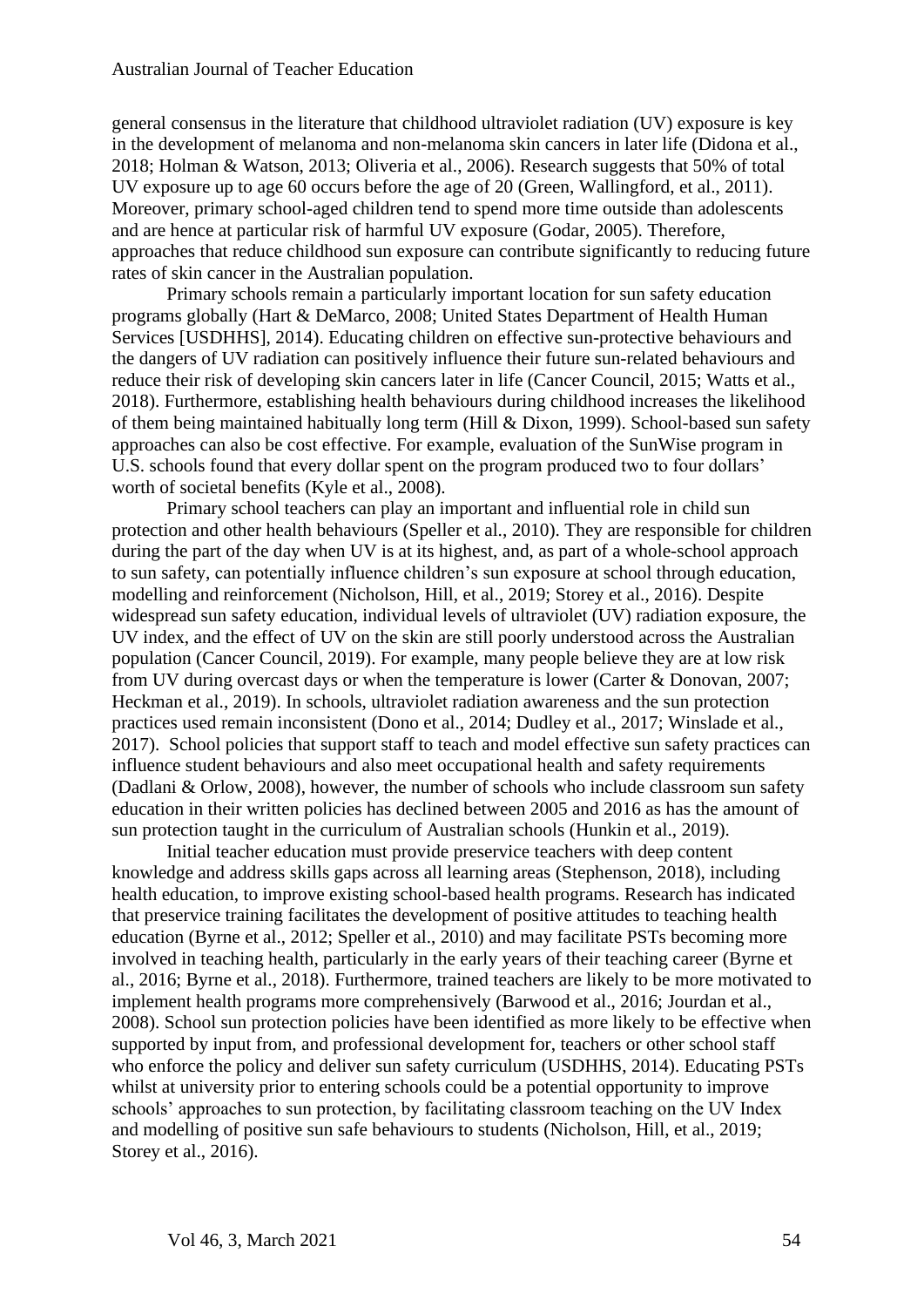Despite the important role school sun safety measures play in protecting Australian students, there is little evidence to suggest that all undergraduate primary preservice teachers (PSTs) are routinely trained to effectively teach sun safety. Studies of Australian PSTs level of understanding of UV and effective sun safety measures to protect themselves and young children are limited. One small study  $(n = 30)$  provided anecdotal evidence to suggest that secondary PSTs knowledge about the UV Index is poor (Barwood & Jones, 2019). To the authors' knowledge, no other study has investigated primary PSTs knowledge or perceptions of UV and how this could potentially affect their sun protective practices for themselves and their students when teaching in primary schools. In addition, while sun safety education is potentially addressed within tertiary level teaching degrees across universities, the authors found no research evaluating targeted interventions for primary PSTs to increase understanding of UV radiation and effective sun protective measures for young children. Therefore, this exploratory pilot study aims to investigate the effect of a short intervention on PSTs sun protective behaviours, attitudes, perceived knowledge and understanding of UV and also their confidence and skills to be able to teach sun safety in primary school settings. The intention of exploratory pilot intervention was to test the feasibility of this approach prior to conducting a larger, multi-centre trial with control groups.

# **Methods**

# **Participants**

A convenience sample of  $2<sup>nd</sup>$  and  $4<sup>th</sup>$  year undergraduate PSTs enrolled in the Bachelor of Primary Education in 2019 at an Australian university were invited to participate in the study. A total of 275 provided written consent. Participants included in the analysis attended the intervention and provided pre- and post-test survey data  $(n = 161)$ . Table one provides demographic data of the sample.

|                                                    | $\mathbf n$    | $\frac{0}{0}$ |  |  |  |  |  |  |  |
|----------------------------------------------------|----------------|---------------|--|--|--|--|--|--|--|
| <b>Preservice Teacher Participant Demographics</b> |                |               |  |  |  |  |  |  |  |
| Student year group                                 |                |               |  |  |  |  |  |  |  |
| 2nd year student                                   | 130            | 80.7          |  |  |  |  |  |  |  |
| 4th year student                                   | 29             | 18.0          |  |  |  |  |  |  |  |
| missing                                            | 2              | 1.3           |  |  |  |  |  |  |  |
| Age (Mean: 23.21 years; Median: 20 years)          |                |               |  |  |  |  |  |  |  |
| $<$ 24 years                                       | 124            | 77.0          |  |  |  |  |  |  |  |
| 25-29 years                                        | 19             | 11.8          |  |  |  |  |  |  |  |
| $30 + years$                                       | 18             | 11.2          |  |  |  |  |  |  |  |
| Gender                                             |                |               |  |  |  |  |  |  |  |
| Males                                              | 30             | 18.6          |  |  |  |  |  |  |  |
| Females                                            | 131            | 81.4          |  |  |  |  |  |  |  |
| <b>Country of Birth</b>                            |                |               |  |  |  |  |  |  |  |
| Australia                                          | 125            | 77.6          |  |  |  |  |  |  |  |
| Other                                              | 36             | 22.4          |  |  |  |  |  |  |  |
| Language spoken at home most frequently            |                |               |  |  |  |  |  |  |  |
| English                                            | 155            | 96.3          |  |  |  |  |  |  |  |
| Other                                              | 6              | 3.7           |  |  |  |  |  |  |  |
| <b>Schooling in Australia</b>                      |                |               |  |  |  |  |  |  |  |
| Primary only                                       | $\overline{c}$ | 1.2           |  |  |  |  |  |  |  |
| Secondary only                                     | 11             | 6.8           |  |  |  |  |  |  |  |
| Both primary and secondary                         | 138            | 85.7          |  |  |  |  |  |  |  |
| Neither, I attended outside Australia              | 10             | 6.2           |  |  |  |  |  |  |  |
| Toble 1: Demographic of comple $(n-1\ell)$         |                |               |  |  |  |  |  |  |  |

**Table. 1: Demographic of sample (n= 161)**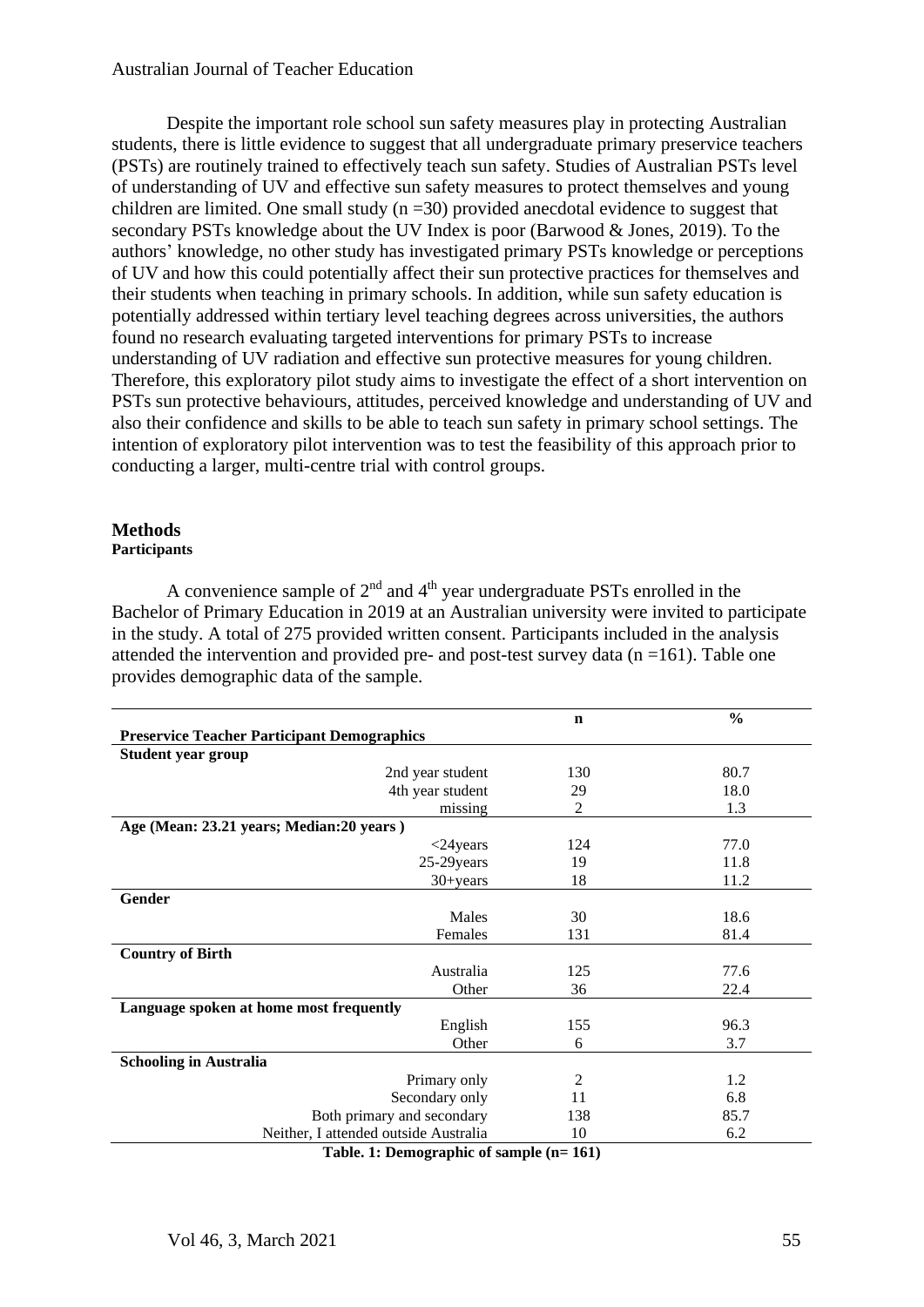#### **Intervention**

The intervention comprised a 45-minute interactive educational workshop which focused on sun safety education, effective sun protection measures for primary aged children, school sun protection policies, availability of resources for teachers and the UV Index. The Social Cognitive Theory (SCT) (Bandura, 1986) and the Social Ecological Model (SEM) (Bronfenbrenner, 1977) were used to inform the design of the intervention. Specifically, the SCT was used to provide a framework to explore the interaction between PSTs tanning and sun behaviours, personal attitudes and environmental influences and the effect this may have on self-efficacy to teach sun safety. The SEM was used to assist in exploring social determinants that may influence the adoption of UV protective practices at individual (teachers and children) and organisational (schools), community levels.

Key content and strategies for inclusion in the intervention were identified in conjunction with staff from Cancer Council Western Australia (CCWA) and reinforced information in CCWA public education and health promotion campaigns for adults (18+ years) and primary aged children (5-12 years). CCWA is a part of a federation with Cancer Council organisations across Australia which aims to promote cancer control at a national level. The intervention was an interactive workshop where PSTs had the opportunity to observe, experiment with and evaluate different types of: sun protection measures/tools (different hat types, sunglasses, ways to seek shade when teaching outside, school uniforms and clothing), online UV indexes, weather forecasts and apps. Participants were also shown how to properly apply sunscreen and provided with strategies to teach children how to apply sunscreen in a school setting (also how much sunscreen should be applied and how often). Participants were involved in practical and theory-based activities to increase their knowledge and skills in interpreting UV and weather forecasts. Participants were also provided with skills-based health education strategies and teaching resources that are aligned to developmental sequences of learning (i.e. early years, lower and upper primary) to develop lifelong sun protective skills.

Content within the intervention focused on the impact teachers can have on children's sun protection behaviours; sun protection guidelines; effective sun protective measures for primary teachers and children (particularly clothing, hat, sunscreen and shade usage); dangers of skin tanning; misconceptions about UV, links between UV exposure and skin cancer, and school-based prevention of harmful UV exposure; goal setting to reduce future risks; UV index education in primary schools; strategies to effectively teach sun safety in primary schools; use of existing teacher resources; community support for primary school teachers and school sun safety policies. The intervention was delivered by staff from CCWA and incorporated practical demonstrations and participation by PSTs. The workshop was delivered six times across three different campuses of one university to accommodate all participants. The same CCWA staff members delivered all intervention sessions to ensure uniformity.

#### **Assessment Tool**

This study used the Preservice Teacher Sun Safety Survey (PSTSSS) which included previously validated questions from state and national surveys (Dobbinson & Tabbakh, 2016; Hollier & Pettigrew, 2015), plus questions added for this study that were specific to the attitudes, behaviours and experiences of preservice primary school teachers. The survey contained questions that explored participants' sun behaviours and perceived efficacy to teach sun safety in relation to the three components of the SCT: i) cognitive/personal factors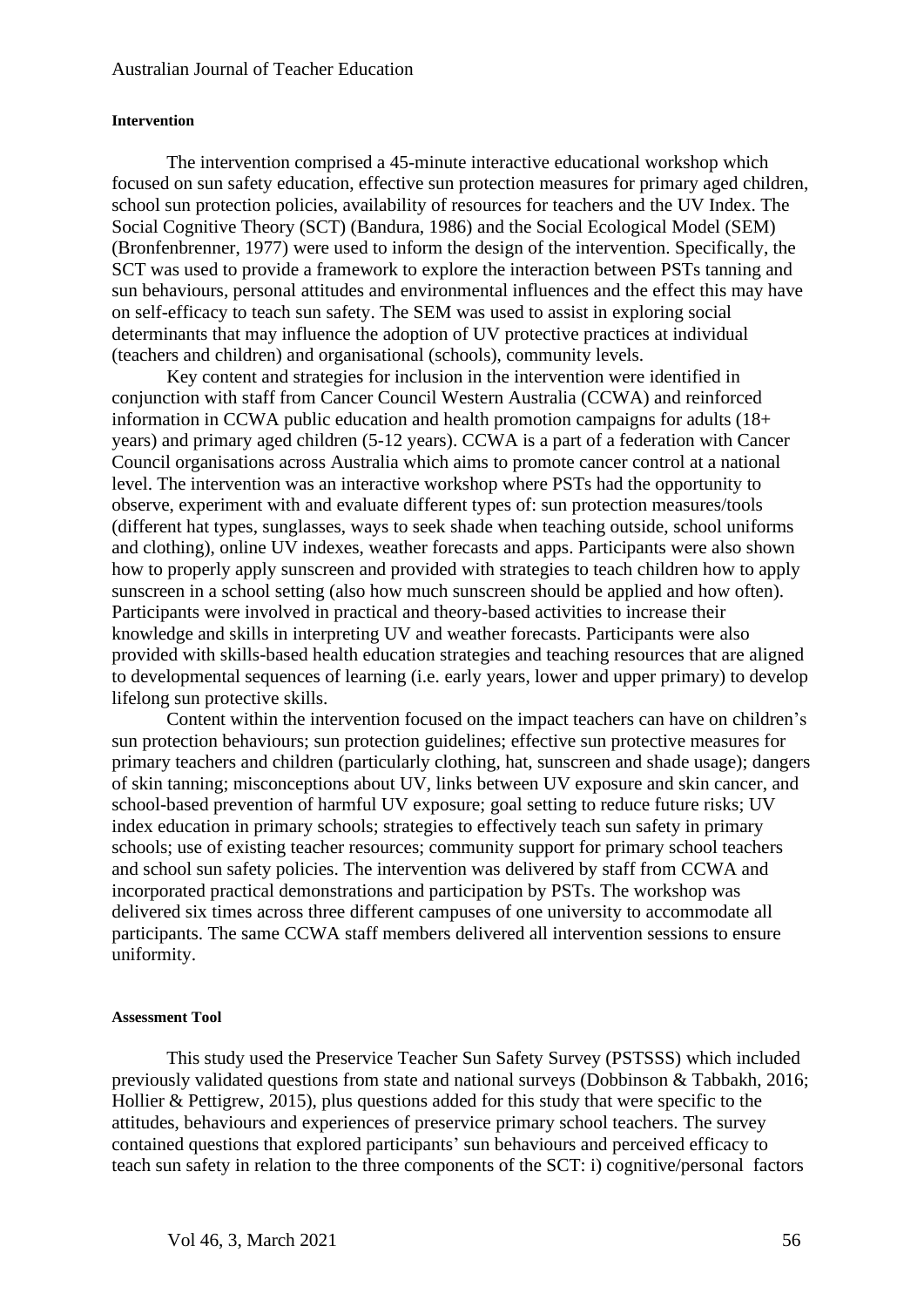(knowledge/attitudes); ii) behavioural factors (skills/efficacy); and iii) environmental factors (influence on others) (Bandura, 1986). The PSTSSS took approximately 15 minutes to complete and included questions on: participants' demographics; frequency of sun-protective behaviour use; awareness and perceptions of UV; and self-perceived confidence and competence to teach sun safety. The PSTSSS was administered a second time (approximately 6 weeks after completion of the intervention) and also included additional questions about usefulness of the intervention. Responses were provided on a five-point Likert scale and ranged from "never (1)" to "everyday (5)" for behavioural frequency variables and from " $1 =$ strongly disagree (1)" to "strongly agree (5)" for attitudinal variables. Question stems and responses are included in Tab. 2-6. Qualtrics (Utah, UT) software was used to create and administer the PSTSSS via QR code and website links.

#### **Procedures**

Approval to conduct this research was granted by the relevant University Human Research Ethics Committee (HREC22500). In March 2019, all 2<sup>nd</sup> and 4<sup>th</sup> Year undergraduate Bachelor of Primary Education PSTs were invited to attend an information session that provided a study overview and explained consent processes. Consenting PSTs were emailed a QR code and link to the PSTSSS (Qualtrics survey) which was completed immediately prior to the 45minute intervention. Six weeks after the intervention workshop, participants were emailed the post-test PSTSSS for completion. Six weeks was selected as the timeframe for post-test as this allowed time for PSTs to complete practicums and reflect on their personal experiences in primary schools and perceptions of the school's approach to sun safety. At post-test, non-respondents were followed up twice with emails that included the QR code and links to the relevant online survey.

#### **Analysis**

Survey data were downloaded from Qualtrics and analysed using IBM SPSS Statistics 25 (SPSS Inc. Chicago, IL) and Stata 14.1 (StataCorp, College Station, TX) software. Subjects with both pre- and post- scores were included in the analyses.. Data were described using frequencies and percentages, medians and interquartile ranges. Wilcoxon signed rank test are frequently used as a nonparametric test for paired data (e.g., consisting of pre‐ and post-data) (Rosner et al., 2006). Therefore, Wilcoxon signed-rank tests were used to assess differences from pre- to post-intervention, with alpha set at 0.05.

# **Results**

#### **Sample**

Overall, 275 of the 555 eligible 2nd and 4th year education undergraduate students (49.5%) completed the pre-test survey and 161 (29%) completed both pre and post-test surveys. The final sample  $(n = 161)$  was relatively homogenous, most participants were: second year undergraduates (80.7%), aged 18-24yrs (77%), female (81.4%), born in Australia (77.6%) and attended both primary and secondary school in Australia (85.7%) (See Tab. 1).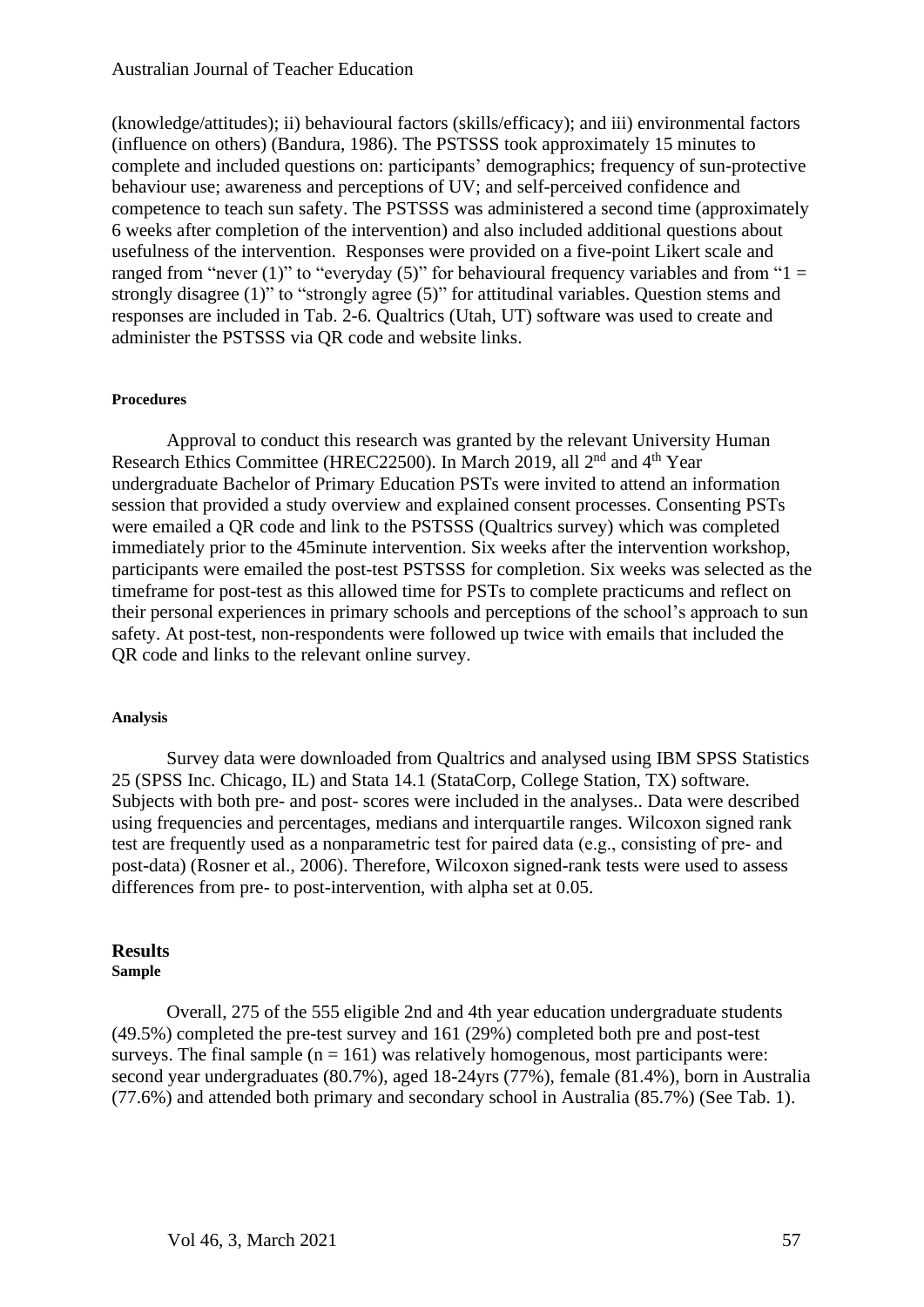#### **Sun-Related Behaviours**

There were no significant differences in participants' pre- and post-intervention perceptions on tanning in relation to feeling healthier with a tan (*p >*0.05), feeling better about themselves with a tan (*p >*0.05) or feeling more attractive with a tan (*p >*0.05). Following intervention, there was a significant reduction in agreement with the statement "I like attempting to get a tan" (*p <*0.01) and 20.2% of those who previously "agreed" with this statement, or were "neutral", changed to "disagree" (See Tab. 2). Participants reported no change in their behaviours regarding general sun protection (*p >*0.05) the utilisation of shade (*p >*0.05) or hat usage (*p >*0.05), however, participants reported they significantly increased their frequency of sunscreen usage following intervention (*p <*0.01) with 36.8% of those who reported wearing sunscreen "never", "rarely" or "sometimes" at pre-test changing to "often" or "everyday" at post-test (See Tab. 3).Following the intervention, participants reported they increased the frequency with which they checked the UV index  $(p < 0.01)$  and used the index as a tool for sun protection.  $(p \le 0.01)$ . Post-intervention, 54.5% of participants reported that they used the UV index as a tool to protect themselves from the sun "sometimes", "often" or "everyday" compared to 36.9% pre intervention (See Tab. 3). Similarly, participants reported there was a significant increase post-intervention in agreement that understanding the UV index is important ( $p < 0.01$ ) and that it is useful to assist in sun protection ( $p < 0.01$ ). Furthermore, there was also a significant improvement in self-reported understanding of the UV index post intervention ( $p < 0.01$ ) with 65.7% of those who previously did not agree that they understood the UV index subsequently reporting that they did (See Tab. 4).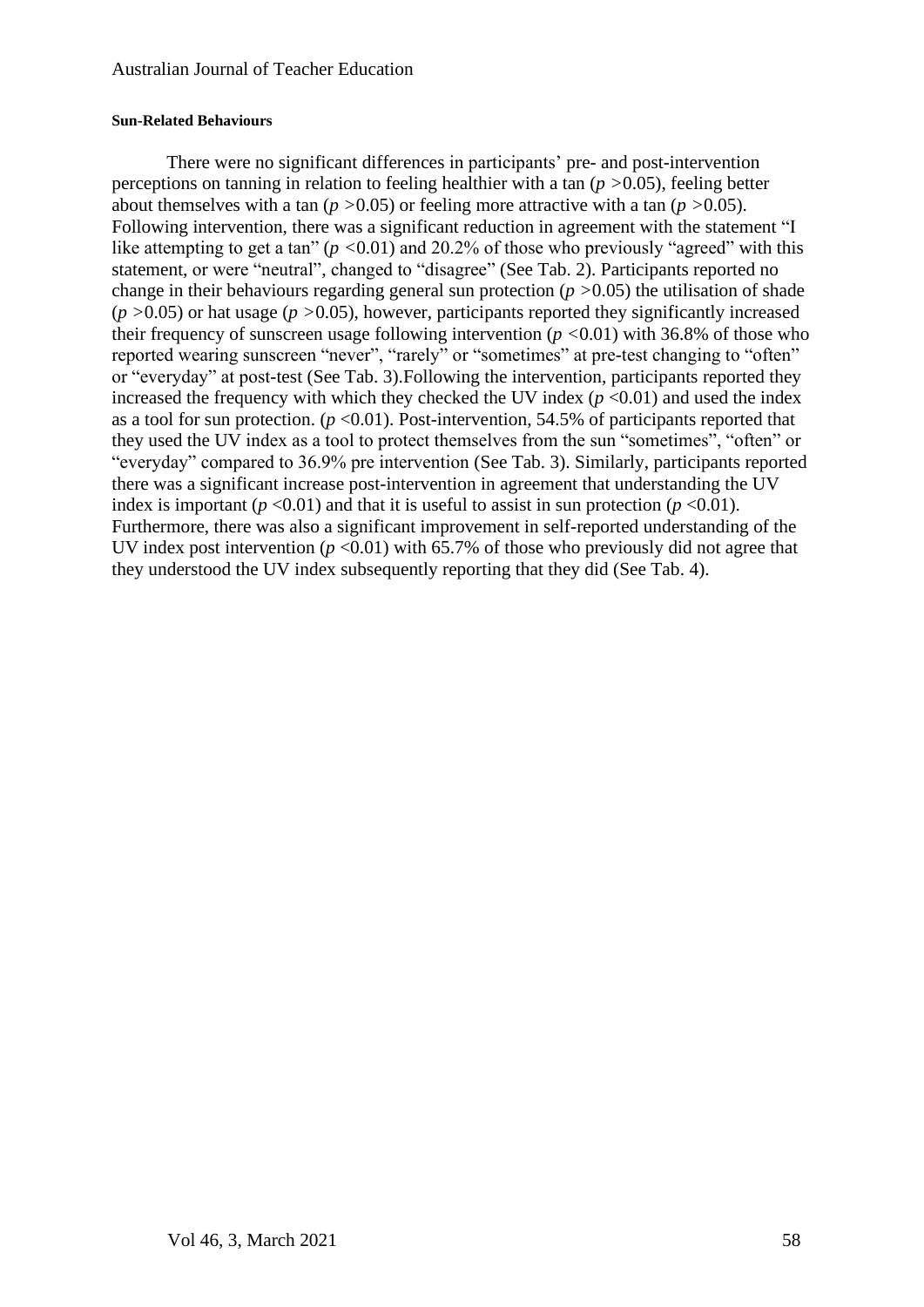| Question                            | Time | <b>Strongly</b><br>disagree<br>$\mathbf{n}(\%)$ | <b>Disagree</b><br>$\mathbf{n}(\%)$ | Neutral<br>$\mathbf{n}(\%)$ | Agree<br>$n\left(\frac{0}{0}\right)$ | <b>Strongly</b><br>agree<br>$n\left(\frac{9}{6}\right)$ | <b>Median</b><br>(IQR)   | <b>Decreased</b> | <b>Same</b> | <b>Increased</b> | change<br>to<br>agree <sup>1</sup> | change<br>to<br>disagree <sup>2</sup> | $\boldsymbol{p}$ |
|-------------------------------------|------|-------------------------------------------------|-------------------------------------|-----------------------------|--------------------------------------|---------------------------------------------------------|--------------------------|------------------|-------------|------------------|------------------------------------|---------------------------------------|------------------|
| I like<br>attempting to             | Pre  | 23<br>(14.7%)                                   | 29<br>$(18.6\%)$                    | 51<br>(32.7%)               | 39<br>$(25.0\%)$                     | 14<br>$(9.0\%)$                                         | 3<br>$(2 \text{ to } 4)$ | 43               | 91          | 22               | 16                                 | 21                                    |                  |
| get a tan.                          | Post | 28<br>$(17.9\%)$                                | 39<br>$(25.0\%)$                    | 38<br>$(24.4\%)$            | 43<br>(27.6%)                        | 8<br>$(5.1\%)$                                          | 3<br>$(2 \text{ to } 4)$ | (27.6%)          | (58.3%)     | $(14.1\%)$       | $(15.5\%)$                         | $(20.2\%)$                            | 0.007            |
| <i>I</i> feel<br>healthier          | Pre  | 23<br>$(14.7\%)$                                | 46<br>$(29.5\%)$                    | 41<br>(26.3%)               | 39<br>$(25.0\%)$                     | 7<br>$(4.5\%)$                                          | 3<br>$(2 \text{ to } 4)$ | 39               | 80          | 37               | 20                                 | 14                                    | 0.949            |
| with a<br>suntan.                   | Post | 26<br>$(16.7\%)$                                | 43<br>(27.6%)                       | 36<br>$(23.1\%)$            | 42<br>$(26.9\%)$                     | 9<br>$(5.8\%)$                                          | 3<br>$(2 \text{ to } 4)$ | $(25.0\%)$       | $(51.3\%)$  | (23.7%)          | $(18.2\%)$                         | $(16.1\%)$                            |                  |
| I feel better<br>about myself       | Pre  | 14<br>$(9.0\%)$                                 | 27<br>(17.3%)                       | 35<br>$(22.4\%)$            | 53<br>$(34.0\%)$                     | 27<br>(17.3%)                                           | 4<br>$(2 \text{ to } 4)$ | 41               | 81          | 34               | 20                                 | 16                                    | 0.443            |
| when I have<br>a suntan             | Post | 19<br>$(12.2\%)$                                | 24<br>$(15.4\%)$                    | 28<br>$(17.9\%)$            | 63<br>$(40.4\%)$                     | 22<br>$(14.1\%)$                                        | 4<br>$(2 \text{ to } 4)$ | (26.3%)          | $(51.9\%)$  | $(21.8\%)$       | (26.3%)                            | $(13.9\%)$                            |                  |
| I feel more<br><i>attractive to</i> | Pre  | 13<br>$(8.3\%)$                                 | 28<br>$(17.9\%)$                    | 41<br>$(26.3\%)$            | 51<br>(32.7%)                        | 23<br>$(14.7\%)$                                        | 3<br>$(2 \text{ to } 4)$ | 36               | 80          | 40               | 23                                 |                                       |                  |
| others when I<br>have a<br>suntan   | Post | 17<br>$(10.9\%)$                                | 26<br>(16.7%)                       | 28<br>$(17.9\%)$            | 62<br>(39.7%)                        | 23<br>$(14.7\%)$                                        | 4<br>$(2 \text{ to } 4)$ | $(23.1\%)$       | $(51.3\%)$  | $(25.6\%)$       | $(28.0\%)$                         | 14<br>$(12.2\%)$                      | 0.685            |
|                                     |      |                                                 |                                     |                             |                                      |                                                         |                          |                  |             |                  |                                    |                                       |                  |

 $1$  Change to agree = pre-recorded strongly disagree, disagree or neutral and changed post to agree or strongly agree

 $2^2$ Change to disagree = pre-recorded neutral, agree or strongly agree and changed post to disagree or strongly disagree

\* Missing data  $(n=5)$ 

**Table. 2. Perceptions of Tanning Among Preservice Teachers (n= 156)\***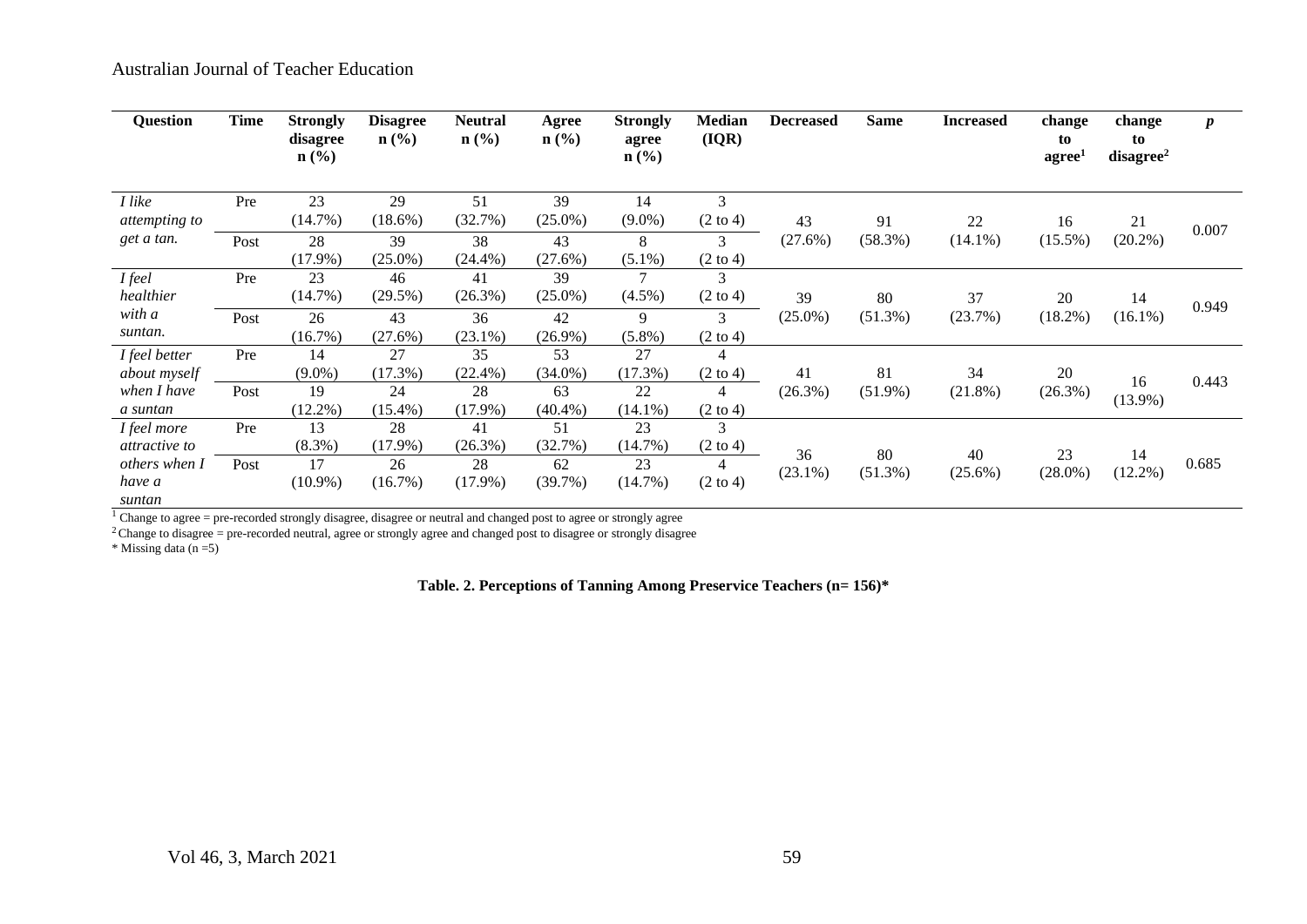| <b>Question</b>        | <b>Time</b> | <b>Never</b><br>$\mathbf{n}(\%)$ | <b>Rarely</b><br>$n\left(\frac{9}{6}\right)$ | <b>Some</b><br>times<br>$n\left(\frac{0}{0}\right)$ | <b>Often</b><br>n(%) | Everyday<br>$n\left(\frac{0}{0}\right)$ | <b>Median</b><br>(IQR) | <b>Decreased</b> | <b>Same</b> | <b>Increased</b> | <b>Change to</b><br>often/<br>everyday <sup>1</sup> | <b>Change</b><br>to<br>rarely/<br>never <sup>2</sup> | $\boldsymbol{p}$ |
|------------------------|-------------|----------------------------------|----------------------------------------------|-----------------------------------------------------|----------------------|-----------------------------------------|------------------------|------------------|-------------|------------------|-----------------------------------------------------|------------------------------------------------------|------------------|
| I attempt to           | Pre         | 13                               | 22                                           | 56                                                  | 52                   | 12                                      | 3                      |                  |             |                  |                                                     |                                                      |                  |
| stay in the            |             | $(8.4\%)$                        | (24.2%)                                      | $(36.1\%)$                                          | (33.5%)              | $(7.7\%)$                               | $(3 \text{ to } 4)$    | 39               | 74          | 42               | 16                                                  | 18                                                   | 0.966            |
| shade between          | Post        | 6                                | 36                                           | 56                                                  | 45                   | 12                                      | 3                      | $(25.2\%)$       | (47.7%)     | $(27.1\%)$       | $(17.6\%)$                                          | $(15.0\%)$                                           |                  |
| 10am and 2pm           |             | $(3.9\%)$                        | $(23.2\%)$                                   | $(36.1\%)$                                          | $(29.0\%)$           | $(7.7\%)$                               | $(2 \text{ to } 4)$    |                  |             |                  |                                                     |                                                      |                  |
| I use sun              | Pre         | 16                               | 42                                           | 65                                                  | 26                   | 6                                       | 3                      |                  |             |                  |                                                     |                                                      |                  |
| <i>protection if</i>   |             | $(10.3\%)$                       | $(27.1\%)$                                   | $(41.9\%)$                                          | $(16.8\%)$           | $(3.9\%)$                               | $(2 \text{ to } 3)$    | 38               | 80          | 37               | 20                                                  | 20                                                   |                  |
| <i>outside for</i> $>$ | Post        | 17                               | 48                                           | 51                                                  | 29                   | 10                                      | 3                      | $(24.5\%)$       | $(51.6\%)$  | $(23.9\%)$       | $(16.3\%)$                                          | $(20.6\%)$                                           | 0.995            |
| 10 minutes             |             | $(11.0\%)$                       | $(31.0\%)$                                   | $(32.9\%)$                                          | (18.7%)              | $(6.5\%)$                               | $(2 \text{ to } 4)$    |                  |             |                  |                                                     |                                                      |                  |
| I wear                 | Pre         | 3                                | 17                                           | 67                                                  | 56                   | 12                                      | 3                      |                  |             |                  |                                                     |                                                      |                  |
| sunscreen to           |             | $(1.9\%)$                        | $(11.0\%)$                                   | (43.2%)                                             | $(36.1\%)$           | (7.7%)                                  | $(3 \text{ to } 4)$    | 23               | 89          | 43               | 32                                                  | 10                                                   | 0.020            |
| <i>protect myself</i>  | Post        | 3                                | 19                                           | 48                                                  | 70                   | 15                                      | 4                      | $(14.8\%)$       | $(57.4\%)$  | (27.7%)          | $(36.8\%)$                                          | $(7.4\%)$                                            |                  |
| from the sun           |             | $(1.9\%)$                        | $(12.3\%)$                                   | $(31.0\%)$                                          | $(45.2\%)$           | $(9.7\%)$                               | $(3 \text{ to } 4)$    |                  |             |                  |                                                     |                                                      |                  |
| I wear a hat to        | Pre         | 8                                | 35                                           | 66                                                  | 40                   | 6                                       | 3                      |                  |             |                  |                                                     |                                                      |                  |
| protect myself         |             | $(5.2\%)$                        | $(22.6\%)$                                   | $(42.6\%)$                                          | $(25.8\%)$           | $(3.9\%)$                               | $(2 \text{ to } 4)$    | 38               | 76          | 41               | 25                                                  | 18                                                   | 0.608            |
| from the sun           | Post        | 9                                | 37                                           | 52                                                  | 49                   | 8                                       | 3                      | $(24.5\%)$       | $(49.0\%)$  | $(26.5\%)$       | $(22.9\%)$                                          | $(16.1\%)$                                           |                  |
|                        |             | $(5.8\%)$                        | $(23.9\%)$                                   | (33.5%)                                             | $(31.6\%)$           | $(5.2\%)$                               | $(2 \text{ to } 4)$    |                  |             |                  |                                                     |                                                      |                  |
| I check the            | Pre         | 44                               | 43                                           | 43                                                  | 21                   | 3                                       | $\overline{c}$         |                  |             |                  | 17                                                  |                                                      |                  |
| UV index               |             | $(28.6\%)$                       | $(27.9\%)$                                   | (27.9%)                                             | $(13.6\%)$           | $(1.9\%)$                               | (1 to 3)               | 32               | 70          | 52               | $(13.1\%)$                                          | 13                                                   | 0.014            |
|                        | Post        | 36                               | 32                                           | 56                                                  | 22                   | 8                                       | 3                      | $(20.8\%)$       | $(45.5\%)$  | $(33.8\%)$       |                                                     | $(19.4\%)$                                           |                  |
|                        |             | (23.4%)                          | $(20.8\%)$                                   | $(36.4\%)$                                          | $(14.3\%)$           | $(5.2\%)$                               | $(2 \text{ to } 3)$    |                  |             |                  |                                                     |                                                      |                  |
| I use the UV           | Pre         | 50                               | 47                                           | 41                                                  | 13                   | 3                                       | $\overline{2}$         |                  |             |                  |                                                     |                                                      |                  |
| index as a tool        |             | (32.5%)                          | $(30.5\%)$                                   | $(26.6\%)$                                          | $(8.4\%)$            | $(1.9\%)$                               | $(1 \text{ to } 3)$    | 18               | 75          | 61               | 27                                                  | 11                                                   | $\,<\,$          |
| to protect             | Post        | 34                               | 36                                           | 45                                                  | 33                   | 6                                       | 3                      | (11.7%)          | (48.7%)     | $(39.6\%)$       | $(19.6\%)$                                          | $(19.3\%)$                                           | 0.001            |
| myself from<br>the sun |             | $(22.1\%)$                       | $(23.4\%)$                                   | $(29.2\%)$                                          | $(21.4\%)$           | $(3.9\%)$                               | $(2 \text{ to } 4)$    |                  |             |                  |                                                     |                                                      |                  |

<sup>1</sup> Change to often/everyday = pre-recorded never, rarely or sometimes and changed post to often or everyday

 $2$  Change to disagree = pre-recorded sometimes, often or everyday and changed post to never or rarely

\*Missing data  $(n=6)$ 

**Table. 3: Sun Protection Behaviours Among Preservice Teachers (n =155)\***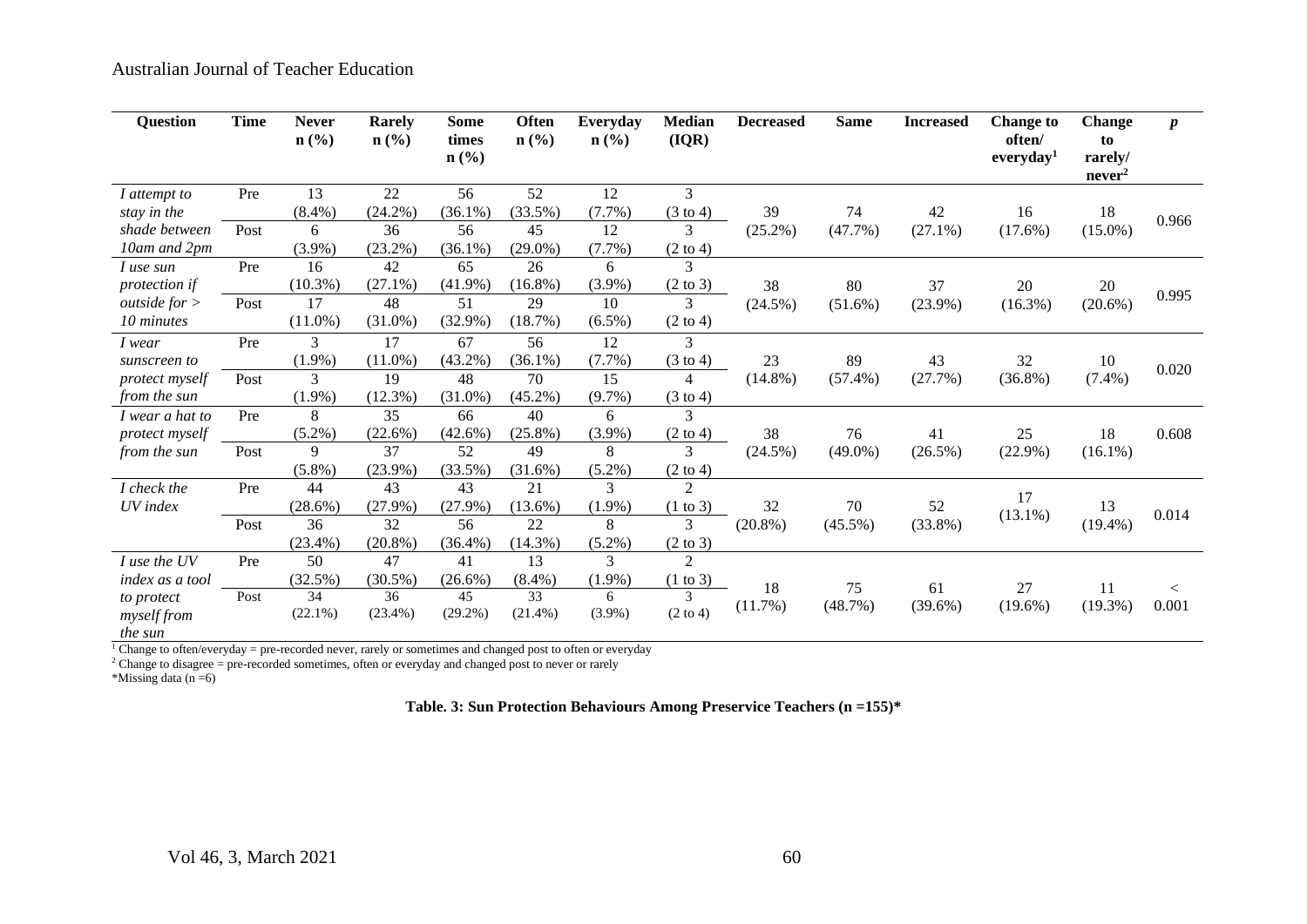| <b>Question</b>                                                                                                      | <b>Time</b> | <b>Strongly</b><br>disagree<br>$n\left(\frac{0}{0}\right)$ | <b>Disagree</b><br>$\mathbf{n}(\%)$           | Neutral<br>$n\left(\frac{0}{0}\right)$ | Agree<br>$n\left(\frac{6}{6}\right)$ | <b>Strongly</b><br>agree<br>$n\left(\frac{9}{6}\right)$ | <b>Median</b><br>(IQR)                                            | <b>Decreased</b> | <b>Same</b>      | <b>Increased</b> | change<br>to agree <sup>1</sup> | change<br>to<br>disagree <sup>2</sup> | $\pmb{p}$ |
|----------------------------------------------------------------------------------------------------------------------|-------------|------------------------------------------------------------|-----------------------------------------------|----------------------------------------|--------------------------------------|---------------------------------------------------------|-------------------------------------------------------------------|------------------|------------------|------------------|---------------------------------|---------------------------------------|-----------|
| I understand<br>the UV index                                                                                         | Pre<br>Post | $(0.6\%)$<br>$\overline{0}$<br>$(0.0\%)$                   | 21<br>$(13.6\%)$<br>10<br>$(6.5\%)$           | 45<br>$(29.2\%)$<br>18<br>(11.7%)      | 76<br>$(49.4\%)$<br>94<br>$(61.0\%)$ | 11<br>$(7.1\%)$<br>32<br>$(20.8\%)$                     | $\overline{4}$<br>$(3 \text{ to } 4)$<br>4<br>$(4 \text{ to } 4)$ | 12<br>$(7.8\%)$  | 77<br>$(50.0\%)$ | 65<br>$(42.2\%)$ | 44<br>$(65.7\%)$                | 4<br>$(3.0\%)$                        | < 0.001   |
| I feel that<br>understandin<br>g UV index<br><i>is important</i><br>to properly<br>protect<br>myself from            | Pre<br>Post | $(0.6\%)$<br>$\overline{0}$<br>$(0.0\%)$                   | $\overline{4}$<br>$(2.6\%)$<br>2<br>$(1.3\%)$ | 39<br>$(25.3\%)$<br>11<br>$(7.1\%)$    | 84<br>$(54.5\%)$<br>86<br>$(55.8\%)$ | 26<br>$(16.9\%)$<br>55<br>(35.7%)                       | 4<br>$(3 \text{ to } 4)$<br>$\overline{4}$<br>(4 to 5)            | 18<br>(11.7%)    | 73<br>$(47.4\%)$ | 63<br>$(40.9\%)$ | 35<br>$(79.5\%)$                | $(0.7\%)$                             | < 0.001   |
| the sun<br>I feel the UV<br><i>index is</i><br>useful to<br>assist me to<br>protect<br><i>myself from</i><br>the sun | Pre<br>Post | 2<br>$(1.3\%)$<br>$\overline{0}$<br>$(0.0\%)$              | $(2.6\%)$<br>$\overline{2}$<br>$(1.3\%)$      | 29<br>$(18.8\%)$<br>10<br>$(6.5\%)$    | 96<br>$(62.3\%)$<br>86<br>$(55.8\%)$ | 23<br>$(14.9\%)$<br>56<br>$(36.4\%)$                    | 4<br>$(4 \text{ to } 4)$<br>$\overline{4}$<br>(4 to 5)            | 16<br>$(10.4\%)$ | 74<br>$(48.1\%)$ | 64<br>$(41.6\%)$ | 28<br>$(80.0\%)$                | $(0.7\%)$                             | < 0.001   |

 $1$  Change to agree = pre-recorded strongly disagree, disagree or neutral and changed post to agree or strongly agree

 $^{2}$ Change to disagree = pre-recorded neutral, agree or strongly agree and changed post to disagree or strongly disagree

\*Missing data  $(n = 7)$ 

**Table. 4: Perceptions of the UV Index Among Preservice Teachers (n = 154)\***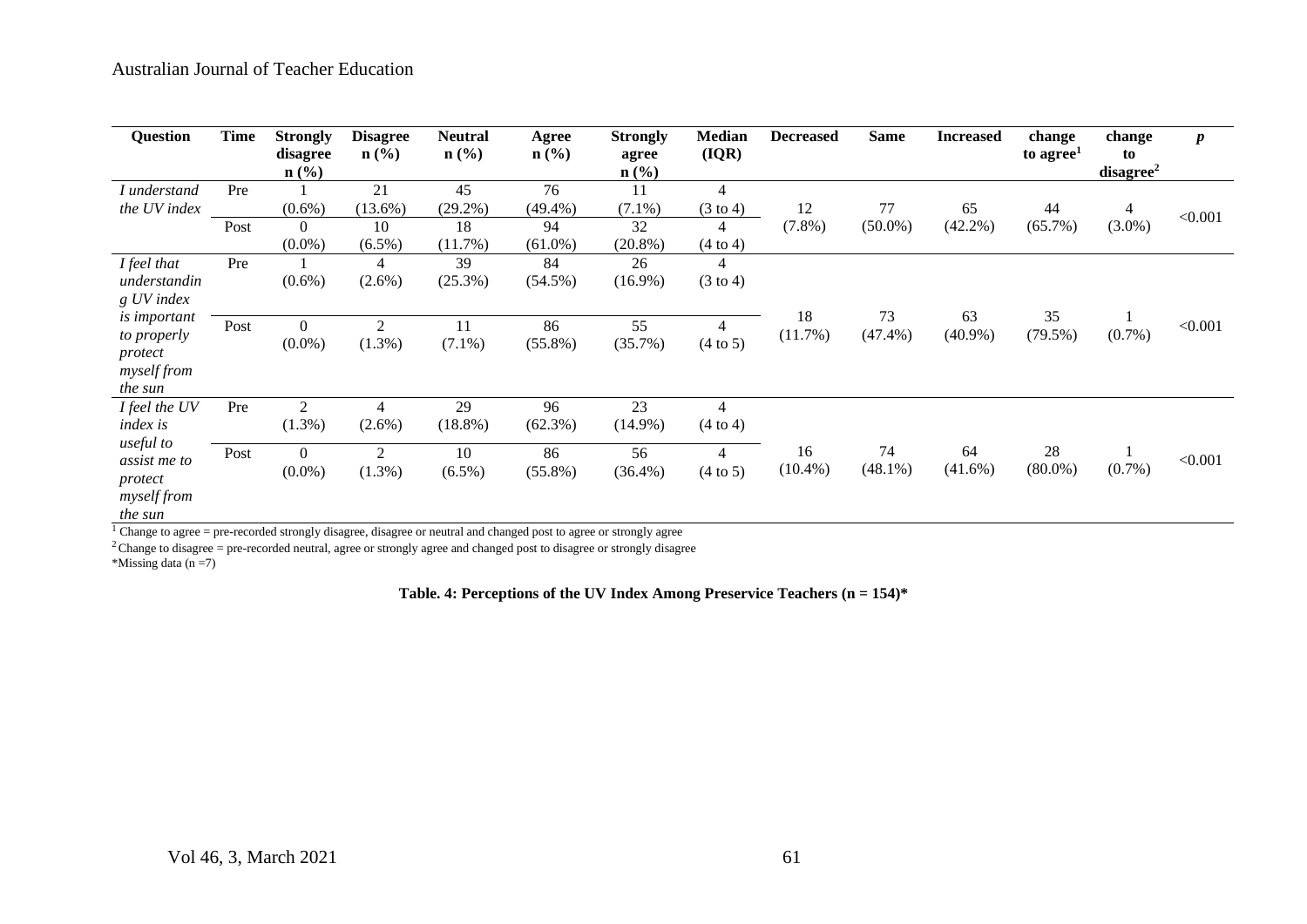#### **Sun-related Perceived Knowledge and Skills**

Post-intervention, there was a significant improvement in participants' perceptions of possessing both the knowledge ( $p$  <0.01) and skills ( $p$  <0.01) required to teach sun safety. Following the intervention, 77% of participants reported that they felt they had the knowledge to effectively teach sun safety in a primary school, compared to only 38.8% at baseline. Over two thirds (68.8%) of those who did not agree pre-intervention that they had the knowledge to teach sun safety, changed to "agree" or "strongly agree" post-intervention. Similarly, after completing the intervention 75.6% of participants reported that they felt they had the skills to competently teach sun safety in primary school, compared to only 42.7% at baseline. Nearly two thirds (65.5%) of participants who did not agree that they had the skills to teach sun safety at baseline changed to reporting they "agreed" or "strongly agreed" that they had the required skill after completing the intervention (See Tab. 5).

#### **Perceptions of Sun-Protection in Schools**

There was no significant change in participants' attitudes towards mandatory hat wearing by students in primary schools with the vast majority (over 90%) maintaining that it was warranted at both pre-and post-test ( $p > 0.05$ ). There was a significant increase in the proportion of participants who agreed, post-intervention, that staff should be required to wear hats when outside at school ( $p \le 0.05$ ). A large proportion of participants maintained at both pre-intervention (80.3%) and post-intervention (82.3%;  $p > 0.05$ ) that it was the teachers' responsibility to make sure that students are properly protected from UV while at school. Similarly, there was almost unanimous agreement pre-test (96.7%) that it is important for teachers to understand sun safety well so that they can educate their students effectively, which increased to 100% (n=152;  $p > 0.05$ ) post intervention (See Tab. 5).

#### **Participant Perceptions of the Intervention and Intentions to Change Sun Behaviours**

Descriptive analyses revealed that after completing the preservice teacher sun safety intervention, the majority of participants indicated they: i) felt more informed about the risks of developing skin cancer (93.3%); ii) had more knowledge about the importance of sun protective behaviours (92%); iii) were now more confident (92%) and more skilled (87.4%) to teach sun safety (See Tab. 6). Post intervention, 82.2% of participants reported that after attending the sun safety education intervention they intended to change their sun protective behaviours to improve their level of personal sun protection.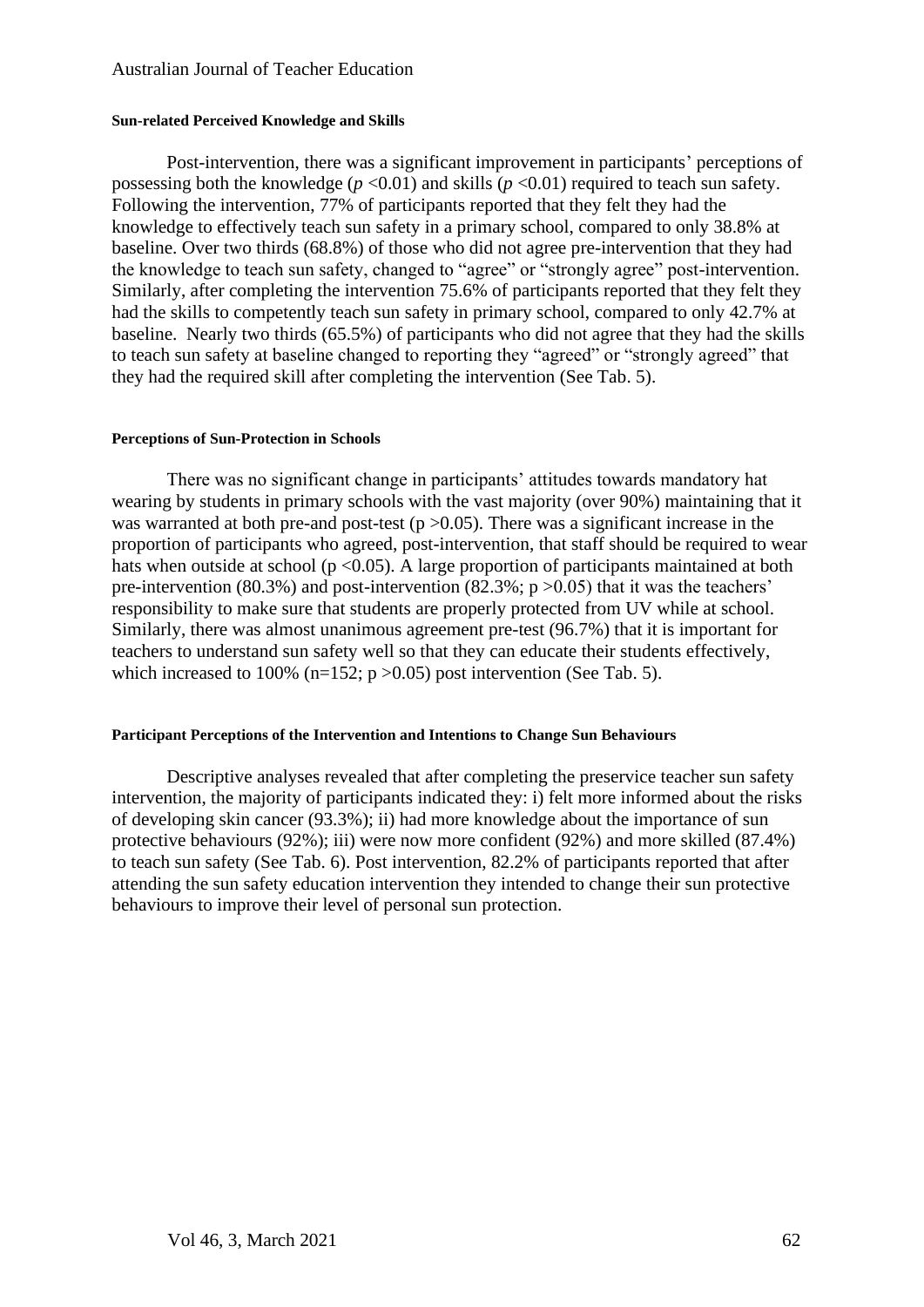| <b>Question</b>                                                      | <b>Time</b> | <b>Strongly</b><br>disagree<br>n(%)                        | <b>Disagree</b><br>$n$ (%)         | <b>Neutral</b><br>n(%)               | Agree<br>$n\left(\frac{0}{0}\right)$ | <b>Strongly</b><br>agree<br>n(%)    | <b>Median</b><br>(IQR)                               | <b>Decreased</b> | <b>Same</b>      | <b>Increased</b>  | change<br>to agree <sup>1</sup> | change to<br>disagree <sup>2</sup> | $\boldsymbol{p}$ |
|----------------------------------------------------------------------|-------------|------------------------------------------------------------|------------------------------------|--------------------------------------|--------------------------------------|-------------------------------------|------------------------------------------------------|------------------|------------------|-------------------|---------------------------------|------------------------------------|------------------|
| Staff should be<br>required to<br>wear                               | Pre         | $\overline{2}$<br>$(1.3\%)$                                | $\Omega$<br>$(0.0\%)$              | $\overline{7}$<br>$(4.6\%)$          | 68<br>$(44.7\%)$                     | 75<br>$(49.3\%)$                    | $\overline{4}$<br>$(4 \text{ to } 5)$                | 18               | 100              | 34                | 8                               | $\overline{0}$                     |                  |
| hats while<br>outside at<br>school                                   | Post        | $\boldsymbol{0}$<br>$(0.0\%)$                              | $\boldsymbol{0}$<br>$(0.0\%)$      | 5<br>(3.3%)                          | 58<br>$(38.2\%)$                     | 89<br>$(58.6\%)$                    | 5<br>$(4 \text{ to } 5)$                             | $(11.8\%)$       | $(65.8\%)$       | (22.4%)           | $(88.9\%)$                      | $(0.0\%)$                          | 0.023            |
| <i>I</i> believe<br>teachers are<br>responsible for                  | Pre         | $(0.7\%)$                                                  | $\overline{2}$<br>$(1.3\%)$        | 27<br>$(17.8\%)$                     | 86<br>$(56.6\%)$                     | 36<br>(23.7%)                       | $\overline{4}$<br>$(4 \text{ to } 4)$                |                  |                  |                   |                                 |                                    |                  |
| ensuring<br>students are<br>protected from<br>UV                     | Post        | $\boldsymbol{0}$<br>$(0.0\%)$                              | 1<br>$(0.7\%)$                     | 26<br>$(17.1\%)$                     | 91<br>$(59.9\%)$                     | 34<br>$(22.4\%)$                    | 4<br>$(4 \text{ to } 4)$                             | 35<br>$(23.0\%)$ | 78<br>(51.3%)    | 39<br>(25.7%)     | 19<br>$(63.3\%)$                | 1<br>$(0.7\%)$                     | 0.678            |
| It's important<br>that teachers<br>understand sun<br>safety well so  | Pre         | $\overline{2}$<br>$(1.3\%)$                                | $\mathbf{0}$<br>$(0.0\%)$          | 3<br>$(2.0\%)$                       | 62<br>$(40.8\%)$                     | 85<br>$(55.9\%)$                    | 5<br>$(5 \text{ to } 5)$                             | 24               | 100              | 28                | 5                               | $\overline{0}$                     |                  |
| that they can<br>properly<br>educate their<br>students               | Post        | $\boldsymbol{0}$<br>$(0.0\%)$                              | $\boldsymbol{0}$<br>$(0.0\%)$      | $\boldsymbol{0}$<br>$(0.0\%)$        | 67<br>$(44.1\%)$                     | 85<br>$(55.9\%)$                    | 5<br>$(5 \text{ to } 5)$                             | $(15.8\%)$       | $(65.8\%)$       | $(18.4\%)$        | $(100.0\%)$                     | $(0.0\%)$                          | 0.544            |
| I have the<br>knowledge to                                           | Pre         | $\sqrt{2}$<br>$(1.3\%)$                                    | 22<br>$(14.5\%)$                   | 69<br>$(45.4\%)$                     | 45<br>$(29.6\%)$                     | 14<br>$(9.2\%)$                     | 3<br>$(3 \text{ to } 4)$                             | 12               | 61               | 79                | 64                              | 4                                  |                  |
| teach sun safety<br><i>in primary</i><br>schools                     | Post        | $\overline{0}$<br>$(0.0\%)$                                | $\overline{7}$<br>$(4.6\%)$        | 28<br>$(18.4\%)$                     | 88<br>$(57.9\%)$                     | 29<br>$(19.1\%)$                    | 4<br>$(4 \text{ to } 4)$                             | $(7.9\%)$        | $(40.1\%)$       | $(52.0\%)$        | $(68.8\%)$                      | $(3.1\%)$                          | < 0.001          |
| I have the skills<br>to teach sun<br>safety in<br>primary<br>schools | Pre<br>Post | $\overline{2}$<br>$(1.3\%)$<br>$\overline{0}$<br>$(0.0\%)$ | 21<br>$(13.8\%)$<br>8<br>$(5.3\%)$ | 64<br>$(42.1\%)$<br>29<br>$(19.1\%)$ | 54<br>$(35.5\%)$<br>92<br>$(60.5\%)$ | 11<br>$(7.2\%)$<br>23<br>$(15.1\%)$ | 3<br>$(3 \text{ to } 4)$<br>5<br>$(5 \text{ to } 5)$ | 9<br>$(5.9\%)$   | 29<br>$(19.1\%)$ | 114<br>$(75.0\%)$ | 57<br>$(65.5\%)$                | 4<br>$(3.1\%)$                     | < 0.001          |

<sup>1</sup> Change to agree = pre-recorded strongly disagree, disagree or neutral and changed post to agree or strongly agree

 $2$  Change to disagree = pre-recorded neutral, agree or strongly agree and changed post to disagree or strongly disagree

\*Missing data (n=9)

**Table. 5. Preservice Teachers' Perceptions of School-based Sun Safety (n =152)\***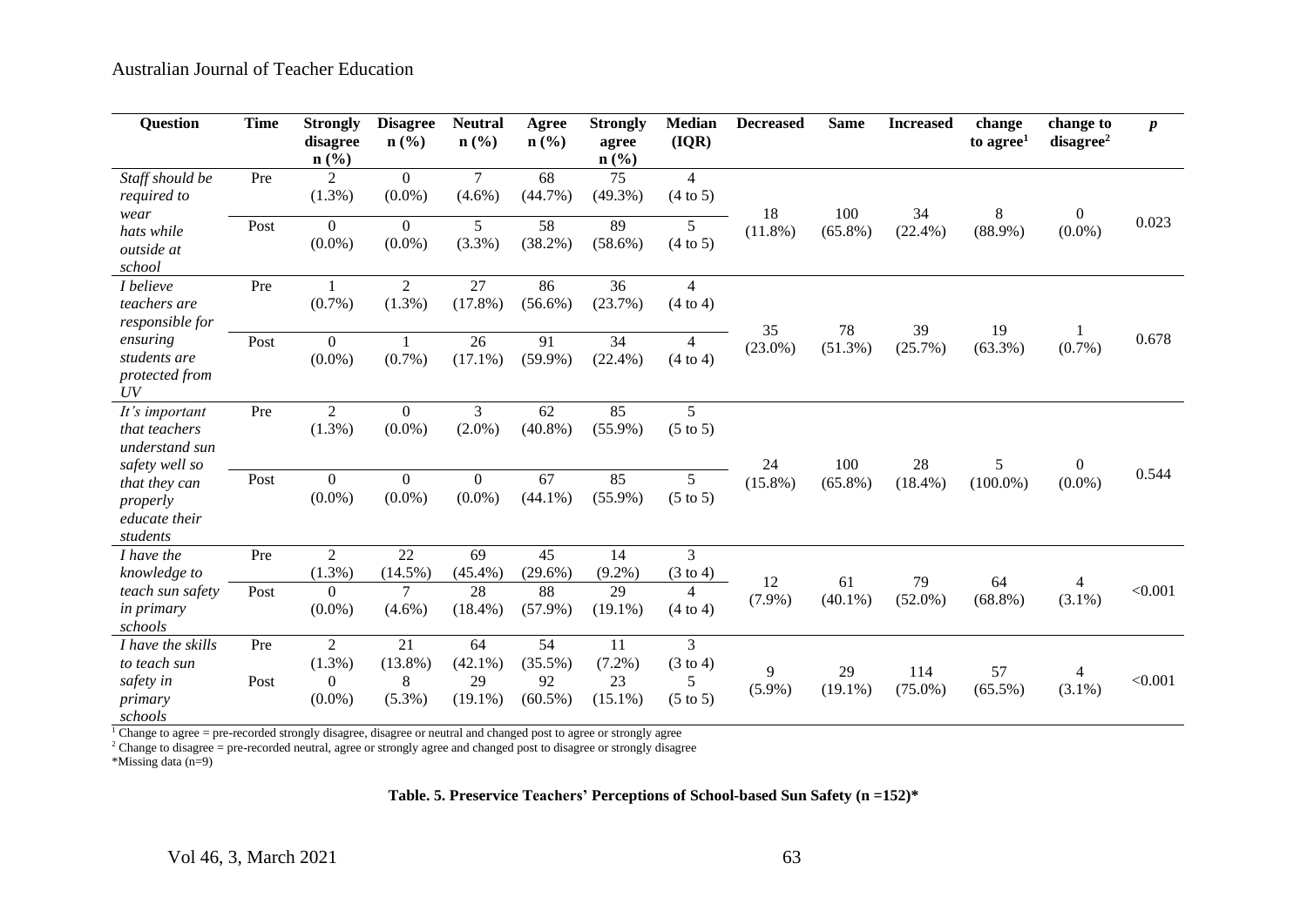| Question                                                                         | <b>Strongly disagree</b>    | <b>Disagree</b>  | <b>Neutral</b>              | Agree            | <b>Strongly agree</b> | <b>Median (IQR)</b> |
|----------------------------------------------------------------------------------|-----------------------------|------------------|-----------------------------|------------------|-----------------------|---------------------|
|                                                                                  | $n\left(\frac{0}{0}\right)$ | $\mathbf{n}(\%)$ | $n\left(\frac{0}{0}\right)$ | $\mathbf{n}(\%)$ | $\mathbf{n}(\%)$      |                     |
| I feel more informed about the risks of                                          |                             |                  | 9                           | 81               | 60                    | 4                   |
| skin cancer after attending the                                                  | $(0.0\%)$                   | $(0.7\%)$        | $(6.0\%)$                   | $(53.6\%)$       | (39.7%)               | $(4 \text{ to } 5)$ |
| intervention                                                                     |                             |                  |                             |                  |                       |                     |
| After attending the intervention, I                                              |                             | $\theta$         | 12                          | 82               | 57                    |                     |
| have more knowledge about the                                                    | $(0.0\%)$                   | $(0.0\%)$        | $(7.9\%)$                   | $(54.3\%)$       | (37.7%)               | $(4 \text{ to } 5)$ |
| importance of sun protective                                                     |                             |                  |                             |                  |                       |                     |
| behaviour                                                                        |                             |                  |                             |                  |                       |                     |
| After attending the workshop, I feel                                             |                             | $\theta$         | 12                          | 92               | 47                    |                     |
| that I am more confident to teach sun                                            | $(0.0\%)$                   | $(0.0\%)$        | $(7.9\%)$                   | $(60.9\%)$       | $(31.1\%)$            | $(4 \text{ to } 5)$ |
| safety                                                                           |                             |                  |                             |                  |                       |                     |
| After attending the workshop, I feel                                             |                             |                  | 18                          | 87               | 45                    |                     |
| that I am more skilled to be able to                                             | $(0.0\%)$                   | $(0.7\%)$        | $(11.9\%)$                  | $(57.6\%)$       | $(29.8\%)$            | $(4 \text{ to } 5)$ |
| teach sun safety                                                                 |                             |                  |                             |                  |                       |                     |
| After attending the workshop, I feel I                                           | $\Omega$                    | 4                | 23                          | 86               | 38                    | 4                   |
| will start to change my behaviour to                                             | $(0.0\%)$                   | $(2.6\%)$        | $(15.2\%)$                  | $(57.0\%)$       | $(25.2\%)$            | $(4 \text{ to } 5)$ |
| protect myself more from the sun                                                 |                             |                  |                             |                  |                       |                     |
| $\psi$ and $\psi$ in the set of $\psi$ in the set of $\psi$ in the set of $\psi$ |                             |                  |                             |                  |                       |                     |

\*Missing data (n=10)

**Table. 6: Participants Evaluation of the Preservice Teacher Sun Safety Intervention (n =151)\***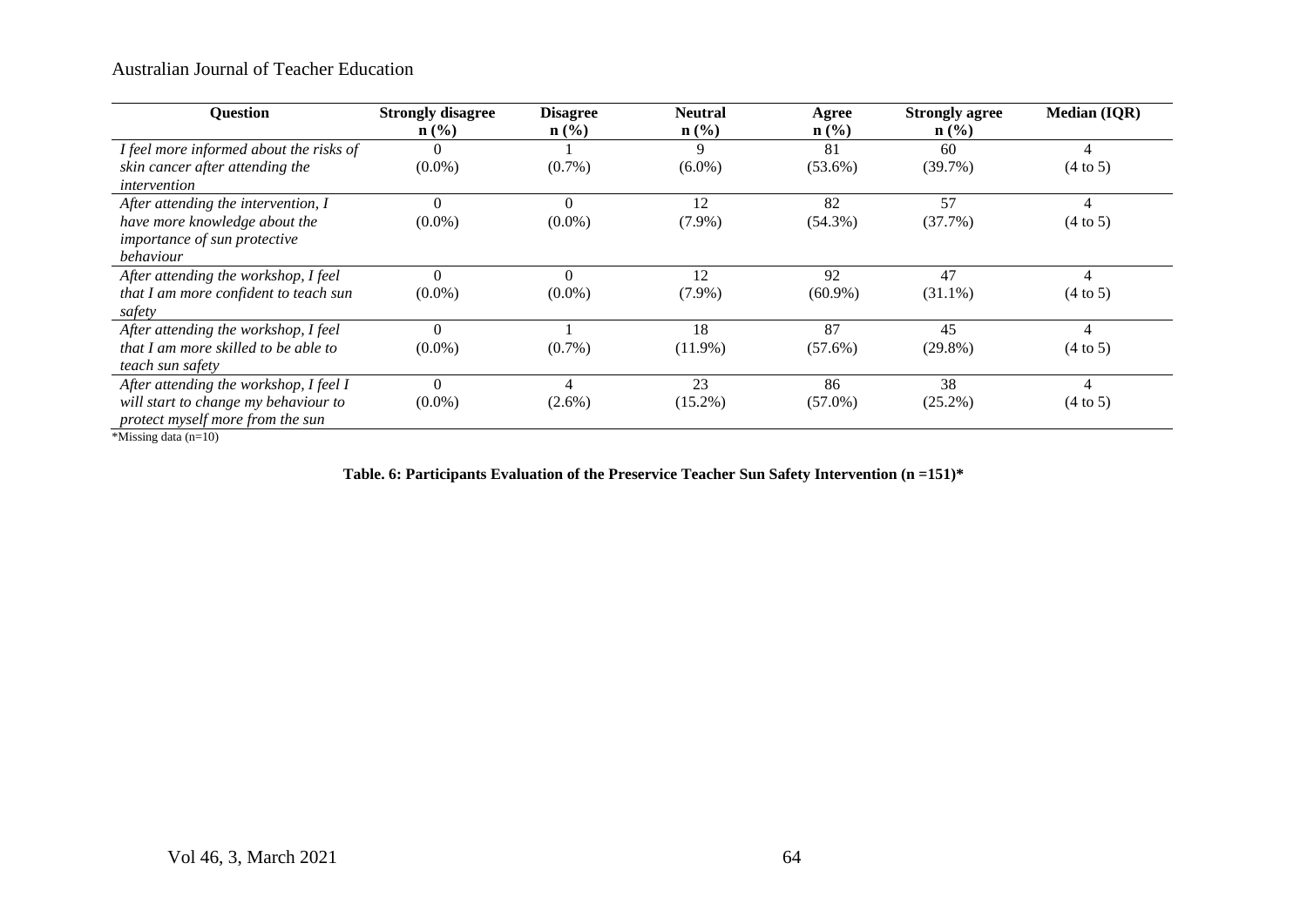### **Discussion**

This study addresses a gap in the literature and aimed to investigate the effect of a brief intervention on primary PSTs sun protection behaviours, awareness of the dangers related to UV exposure, and perceived confidence and perceived competence to teach sun safety to primary-aged children. This exploratory pilot trialled the feasibility of this approach prior to conducting a larger, multi-centre trial with control groups. Participation in the intervention was associated with some reported positive changes in some sun related behaviours (tanning and sun protection) and increased perceived importance of teachers' understanding of UV. Furthermore, post-intervention, most participants felt more knowledgeable, skilled and confident to teach sun safety. Key findings are discussed below in relation to the literature.

Internationally, schools have been noted as a crucial location for skin cancer prevention (Guy et al., 2016). Demographic data of the sample indicates that most preservice teachers were in their second year of study, Australian born, spoke English at home and attended both primary and secondary schools in Australia. As SunSmart Schools commenced in WA in 1998 (Cancer Council, 2015), most participants were likely to have been exposed to similar sun safety and skin cancer prevention campaigns throughout their schooling years, however, this may not be the case at all universities. As preservice teachers may have attended primary and/or secondary school in a different country or at different times, and therefore had different exposure to skin cancer campaigns, it is important that tertiary programs cater for this and embed sun education into initial teacher education courses so that all graduates have the required knowledge and skills to properly protect themselves and their students when they enter schools on graduation.

In addition to PST training and education while at university, factors such as school ethos, senior leadership attitudes, mentoring support and ongoing training will influence PSTs attitudes and approaches to sun safety education once they begin teaching (Byrne et al., 2018). Further longitudinal research may provide insight into the relative effects of PST training and other factors influencing teachers' approaches to sun safety in the longer term. For example, prior research has indicated that students' and teachers' positive experiences with SunSmart programs in schools increase their motivations to implement sun safe practices (Wright, 2018). The majority of participants in this study felt it was important that teachers understand UV, model sun protective behaviours in schools and educate students on effective sun protection measures indicating an understanding that approaches that improve sun protection during childhood are likely to reduce future adult future skin cancer rates (Watts et al., 2018). Given this did not change between pre- and post-test, it could be a result of PSTs prior exposure to sun safety programs during their own schooling, as most participants attended primary and secondary school in Australia. PSTs from jurisdictions without Australia's long history of public sun safety education (Cancer Council, 2015) may have differing attitudes to sun safety education.

A previous study of 165 university students who frequently tanned, identified that participants' desire to tan was strongly influenced by feeling more 'attractive' or 'healthier' with a tan (Dennis et al., 2009). Many participants in the current study "agreed" or "strongly agreed" that they felt more attractive and healthier with a tan and the intervention did not statistically change this opinion. Addressing misconceptions about tanning remain an important focus for ongoing skin cancer prevention campaigns in Australia and elsewhere (Falzone et al., 2017; Perez et al., 2015). Clarifying PSTs misconceptions surrounding the dangers of tanning could potentially impact their personal behaviours and their future students.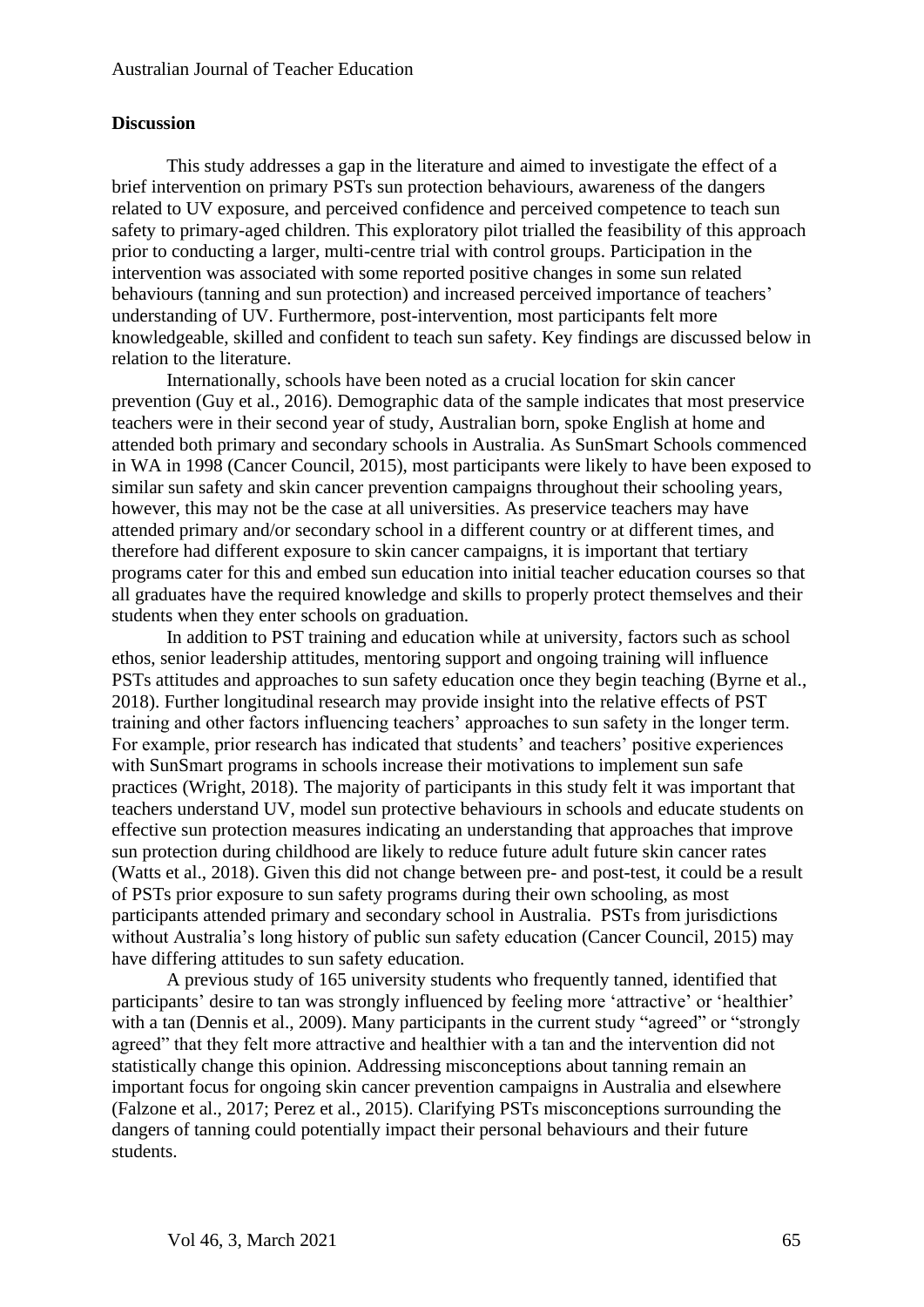Sunscreen was the most common form of sun protection among PSTs and its reported frequency of use increased post-intervention. This is an important finding as regular sunscreen use has been shown to significantly reduce the risk of developing cutaneous melanoma and non-melanoma skin cancers (Green, Williams, et al., 2011; Watts et al., 2018). Post intervention changes in shade and hat usage were however not significant. The most common response to sun protection questions relating to shade and hat and sunscreen use was that they are "sometimes" used, which supports existing research that although Australian adults are more vigilant with sun protection than children and adolescents, they remain complacent about daily use (Volkov & Dobbinson, 2011). Research has suggested that changes to school environments and mandatory hat use policies are likely needed if sun safety education programs are to facilitate changes in children's sun behaviours (Gage et al., 2018). Our findings indicate similar requirements and UV education for staff working to schools may also be warranted.

The 2016-2017 National Sun Protection Survey of 3,614 adults found that over 90% had a poor understanding of UV and the times during which sun protection was required. Approximately 40% of participants were confused about which weather factors cause sunburn (Dobbinson & Tabbakh, 2016). Our findings suggest that awareness and understanding of the UV index remain inconsistent among primary PSTs, however, postintervention there were significant increases in understanding of the UV index, and in the use and perceived importance of the UV index as a sun protective tool. This suggests that education about UV radiation and effective use of the UV Index may facilitate behaviour change in PSTs, at least in the short term. This is important as intentions to change behaviours may potentially lead to improved personal sun protection approaches (Ajzen, 1991).

Existing research suggests that public education to improve understanding of the UV Index may be required before it can be a useful tool for sun protection, and that simply being aware of the UV Index is not sufficient to encourage its use (Italia & Rehfuess, 2011; Nicholson, Murphy, et al., 2019). Furthermore, individuals with limited understanding of the UV index are unlikely to use it effectively (Carter & Donovan, 2007). Increasing knowledge of UV and sun protection among students and other school community members has been a focus of many large scale studies (Bellamy, 2005; Jones et al., 2008; Littlewood & Greenfield, 2018), however, research focusing on increasing PSTs knowledge and awareness of UV remains sparse. Our findings suggest that a short intervention increased PSTs knowledge and understanding of UV and the UV index. This is an important contribution to the literature as primary teachers are remain crucial community members to deliver sun safety health promotion to children.

According to the SCT (Bandura, 1977) self-efficacy refers to a person's confidence to perform a behaviour. As self-efficacy is influenced by a person's social capabilities (learned experiences) and environmental factors, this intervention was designed to provide PST with the essential skills and knowledge to successfully protect themselves and their future students from harmful UV radiation. Our findings indicated that the short intervention had a positive effect on the three central interacting components of the SCT (Bandura, 1986): knowledge and attitudes (personal factors), skills and self-efficacy (behavioural factors) and influence on others (environmental factors). Increases in participants' self-efficacy were evidenced by increases in their perceived knowledge, skills and confidence to teach sun safety after the intervention in this study. Furthermore, over 80% reported that they intended changing their sun protective behaviours in the future after attending the intervention, however, it is important to note that brief interventions such as the current one, while useful in changing knowledge and eliciting short term behaviour change, may be insufficient to generate long term change in behaviour (Williams et al., 2013).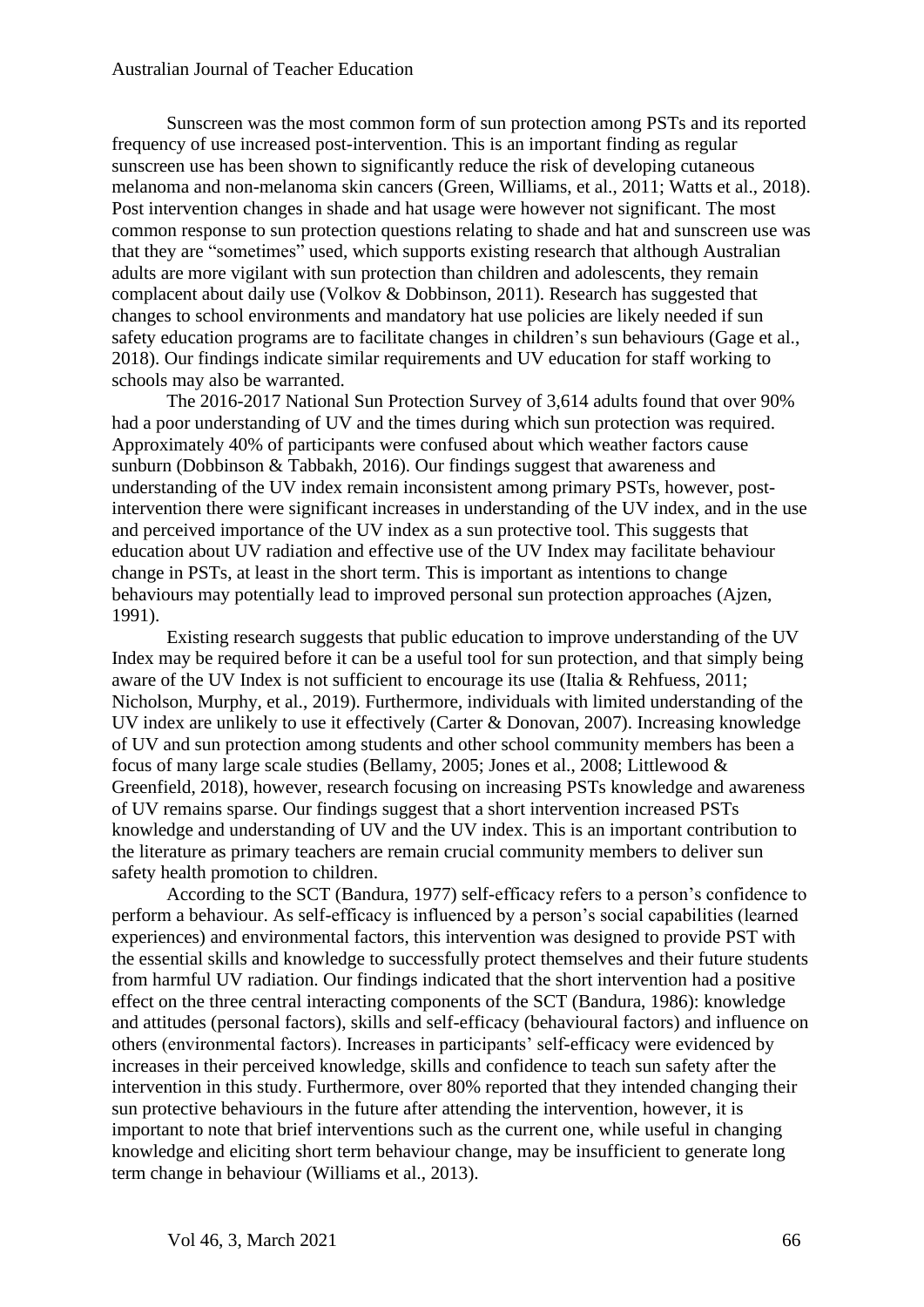This study presents an initial exploratory evaluation of a novel approach to strengthening preservice teachers' approaches to sun safety education in schools. Strengths of the study include the evaluation of a sustainable intervention approach developed in partnership with Australia's leading national cancer-focussed organisation (Cancer Council). Secondly, this is the first study to attempt to impact sun-protective practices in Australian primary schools using a specialised sun safety education intervention with primary PSTs. Thirdly, survey questions were drawn from previously validated state and national surveys. While this study had noted strengths, there are some limitations that should be noted. Due to feasibility limitations, a convenience sample from one university was used and as this study was exploratory there was no control group. Therefore, we cannot be sure that changes in outcomes were due solely to the intervention. Furthermore, due to the distribution of our data, non-parametric techniques for data analysis were used. Findings from this exploratory pilot study will inform a larger planned study that uses samples from multiple universities and will involve a control group to determine the effectiveness of the intervention. The sample in this study was relatively homogeneous with regards to age and gender which may limit the generalisability of findings. A six week follow up timeframe was selected as this allowed time for PSTs to complete practicums and reflect on sun protection practices in primary schools. Findings may have differed slightly if the survey was administered immediately after the intervention. While  $n = 275$  participants provided written consent to be involved in the study, only n =161 completed the post intervention survey and were included in the analysis, therefore, findings may not be generalisable to the larger sample. Finally, there was the potential for reporting bias as self-report measures were used and participants may have provided responses, they felt to be more socially desirable.

### **Implications for Future Research and Practice**

Internationally, school based sun safety programs have been shown to significantly reduce health care burden in relation to skin cancer (Kyle et al., 2008). The World Health Organization's Global School Health initiative seeks to mobilise and strengthen school health promotion and advises that school leaders and teachers play a crucial role in increasing awareness and changing behaviour among children (WHO, 2009) School settings remain an important location to disseminate sun safety programs and develop children's sun safe habits (Gritz et al., 2007). Therefore, interventions that increase teachers' knowledge, skills and confidence to teach sun safety in primary schools could potentially be a strategy to improve existing school-based programs and have important community-wide public health impacts. Research indicates that community-wide programs including education for all adults (including parent and teachers) are likely to be the most cost-effective method to achieve wide-spread change in sun protection behaviours in children (Buller & Borland, 1999).

Given primary teachers' critical role within the community to model effective sun protective behaviours and educate children about the dangers of harmful UV (Speller et al., 2010; Turner et al., 2014), PSTs may be a feasible and important group among which to focus future research and education to improve school-based approaches to sun protection. Specialised sun safety interventions for primary PSTs at tertiary level may provide an opportunity to increase knowledge of UV and effective sun protective measures before they enter schools to practice as a primary teacher, and in addition, encourage positive personal behaviour change in a group who are potential role models for of children.

Our findings indicate there is a need for further research to explore both pre- and inservice primary school teachers' ability to effectively teach sun safety. It is currently unknown what effect teachers' existing personal sun behaviours have on their ability to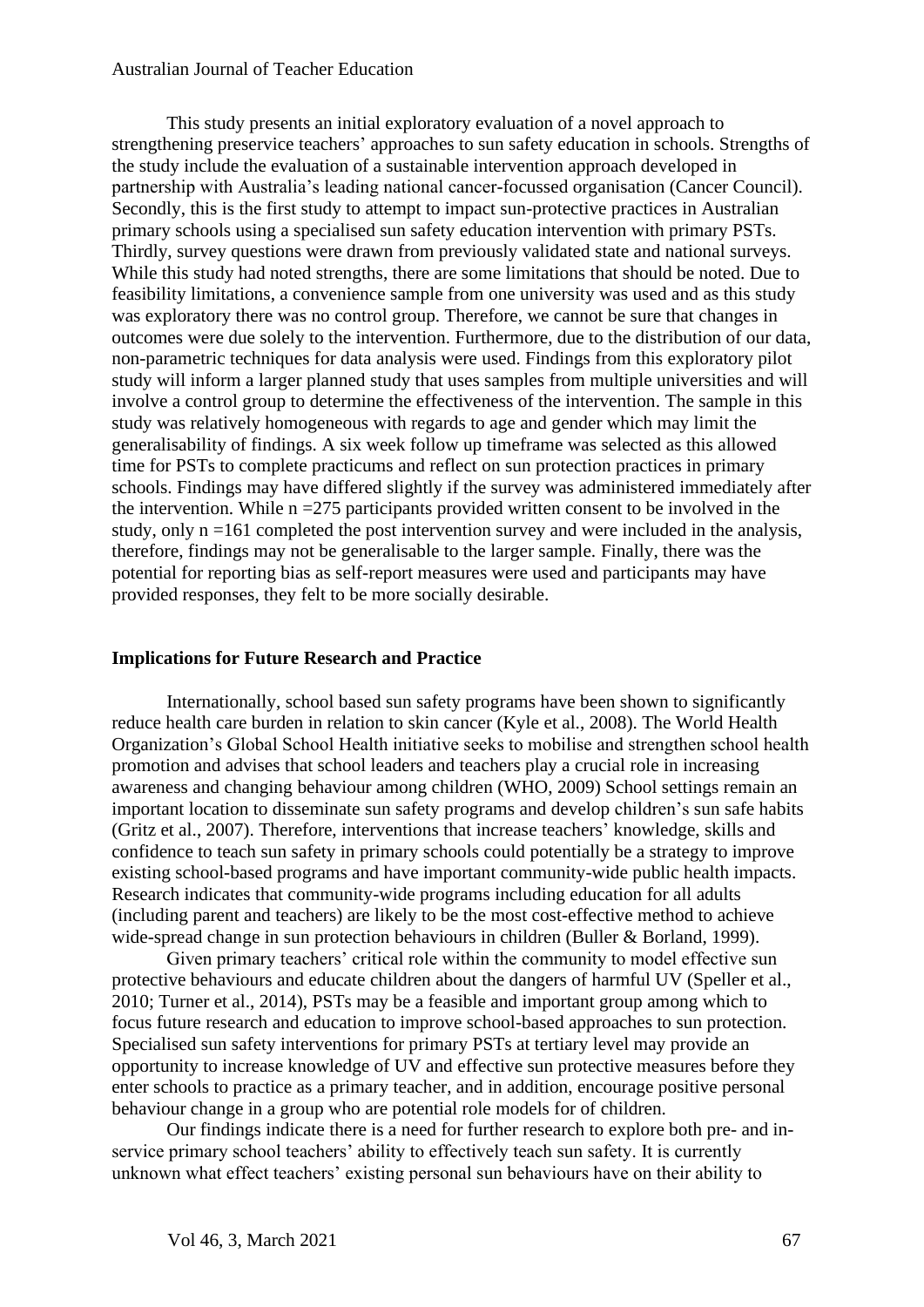effectively teach sun safe practices and hence this should be a focus of future research. Increasing teachers' knowledge of UV and effective sun protective measures for primary aged children is a potential strategy to create a more consistent school-based approach to sun safety. Further studies conducted with PSTs at a number of tertiary institutions, using a prepost-test, control group design would allow more precise intervention effect analysis. Longitudinal approaches that assess whether the intervention influences sun safety teaching once PSTs enter the teaching workforce are also warranted to determine the effectiveness of such interventions in influencing teaching outcomes.

# **Conclusion**

This exploratory pilot study revealed that a specially designed sun safety intervention for primary PSTs implemented at tertiary level raised awareness of UV, increased participants' knowledge of sun safety and perceived skill to be able to teach this in primary schools. Findings suggest that the short intervention had a positive effect on participants perceived knowledge, attitudes, skills and self-efficacy (personal and behavioural factors that influence health behaviour change according to the SCT). It is also important to note that findings also indicate that primary PSTs understandings of UV remain inconsistent and further UV and sun protection education may have the potential to increase knowledge, skills and understandings among primary PSTs. Addressing sun safety and UV education with PSTs while at university, before they enter schools to practice as primary school teachers could provide a feasible and sustainable strategy to improve future teachers' knowledge and understandings of the danger of harmful UV radiation and effective measures to protect and teach their future students.

# **References**

- Ajzen, I. (1991). The theory of planned behavior. *Organizational Behavior and Human Decision Processes, 50*(2), 179-211. [https://doi.org/10.1016/0749-5978\(91\)90020-T](https://doi.org/10.1016/0749-5978(91)90020-T)
- American Institute of Cancer Research [AICR]. (2019). *Skin cancer report*. <https://www.wcrf.org/sites/default/files/Skin-cancer.pdf>
- Armstrong, B. K. (2004). How sun exposure causes skin cancer: an epidemiological perspective. In *Hill D., Elwood J.M., English D.R. (eds) Prevention of Skin Cancer. Cancer Prevention - Cancer Causes* (Vol. 3). Springer. [https://doi.org/10.1007/978-](https://doi.org/10.1007/978-94-017-0511-0_6) [94-017-0511-0\\_6](https://doi.org/10.1007/978-94-017-0511-0_6)
- Australian Institute of Health and Welfare [AIHW]. (2019). *Cancer in Australia 2019. Cancer series no.119. Cat. no. CAN 123*. Australian Government
- Bandura, A. (1977). Self-efficacy: Toward a unifying theory of behavioral change. *Psychological Review, 84*.<https://doi.org/10.1037/0033-295x.84.2.191>
- Bandura, A. (1986). *Social foundations of thought and action: A social cognitive theory*. Prentice-Hall.
- Barwood, D., Cunningham, C., & Penney, D. (2016). What we know, what we do and what we could do: Creating an understanding of the delivery of health education in lower secondary government schools in Western Australia. *The Australian Journal of Teacher Education, 4*(11), 15-30. <https://doi.org/10.14221/ajte.2016v41n11.2>
- Barwood, D., & Jones, A. (2019). Pre-service teachers, co-creating sun safety education for adolescents. *Curriculum Studies in Health and Physical Education, 10*(3), 277-290. <https://doi.org/10.1080/25742981.2019.1627669>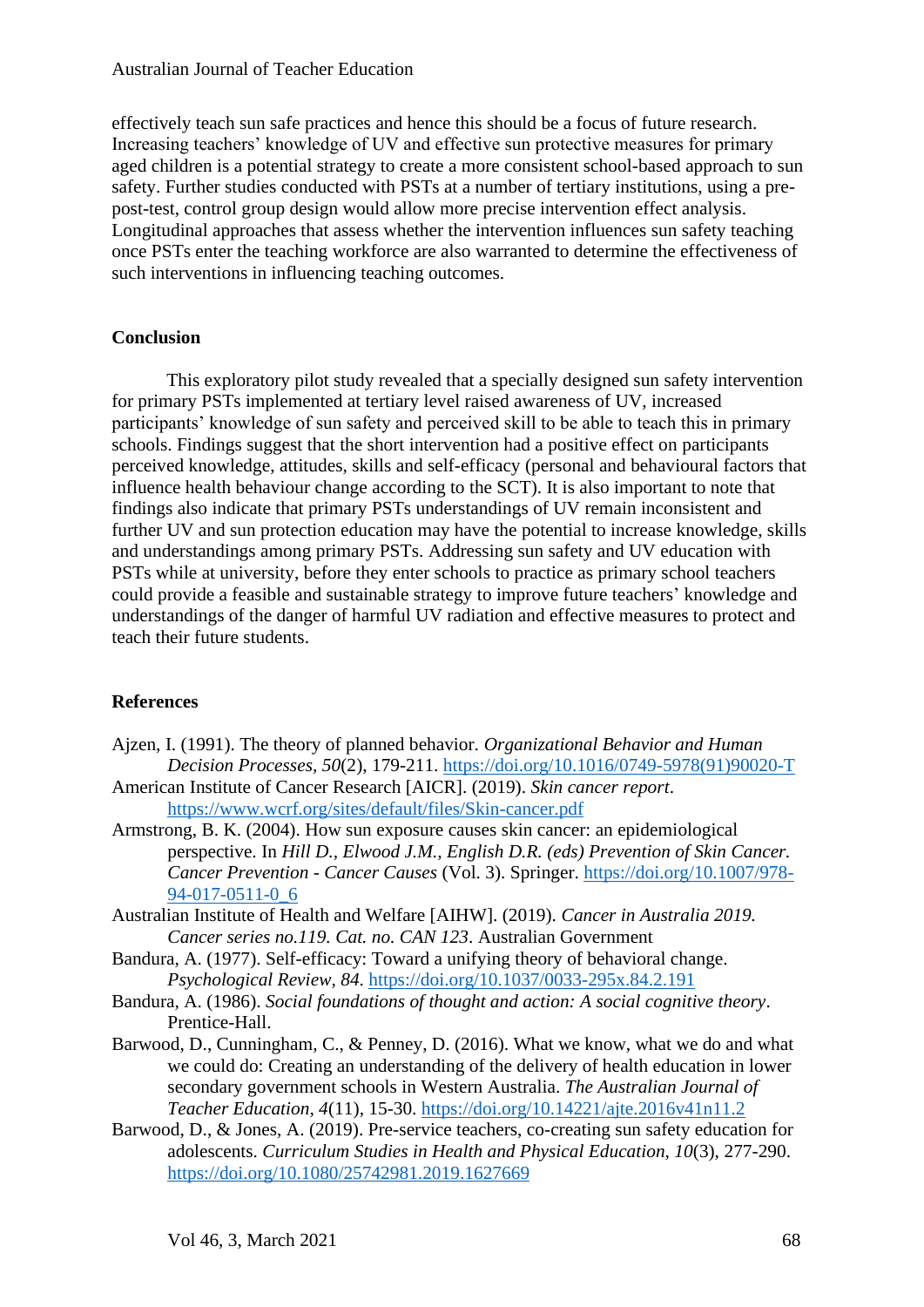- Bellamy, R. (2005). A systematic review of educational interventions for promoting sun protection knowledge, attitudes and behaviour following the QUESTS approach. *Medical Teacher, 27*(3), 269-275.<https://doi.org/10.1080/01421590400029558>
- Bronfenbrenner, U. (1977). Toward an experimental ecology of human development. *American Psychologist, 32*(7), 513-531.<https://doi.org/10.1037/0003-066X.32.7.513>
- Buller, D. B., & Borland, R. (1999). Skin cancer prevention for children: a critical review. *Health Education & Behavior, 26*(3), 317-343. <https://doi.org/10.1177/109019819902600304>
- Byrne, J., Pickett, K., Rietdijk, W., Shepherd, J., Grace, M., & Roderick, P. (2016). A longitudinal study to explore the impact of preservice teacher health training on early career teachers' roles as health promoters. *Pedagogy in Health Promotion, 2*(3), 170- 183.<https://doi.org/10.1177/2373379916644449>
- Byrne, J., Rietdijk, W., & Pickett, K. (2018). Teachers as health promoters: Factors that influence early career teachers to engage with health and wellbeing education. *Teaching and Teacher Education, 69*, 289-299. <https://doi.org/10.1016/j.tate.2017.10.020>
- Byrne, J., Speller, V., Dewhirst, S., Roderick, P., Almond, P., Grace, M., & Memon, A. (2012). Health promotion in pre‐service teacher education. *Health Education* (112), 525-542.<https://doi.org/10.1108/09654281211275872>
- Cancer Council. (2015). *SunSmart schools and early childhood programs: National SunSmart Schools Program*. [https://www.cancer.org.au/preventing-cancer/sun](https://www.cancer.org.au/preventing-cancer/sun-protection/sunsmart-schools/)[protection/sunsmart-schools/](https://www.cancer.org.au/preventing-cancer/sun-protection/sunsmart-schools/)
- Cancer Council. (2019). *10 myths about sun protection*. [https://www.cancer.org.au/preventing-cancer/sun-protection/10-myths-about-sun](https://www.cancer.org.au/preventing-cancer/sun-protection/10-myths-about-sun-protection.html)[protection.html](https://www.cancer.org.au/preventing-cancer/sun-protection/10-myths-about-sun-protection.html)
- Carter, O. B. J., & Donovan, R. J. (2007). Public (Mis)understanding of the UV Index. *Journal of Health Communication, 12*(1), 41-52. <https://doi.org/10.1080/10810730601093371>
- Dadlani, C., & Orlow, S. J. (2008). Planning for a brighter future: a review of sun protection and barriers to behavioral change in children and adolescents. *Dermatology Online Journal, 14*(9)1.
- Dennis, L. K., Lowe, J. B., & Snetselaar, L. G. (2009). Tanning behavior among young frequent tanners is related to attitudes and not lack of knowledge about the dangers. *Health Educ J, 68*(3), 232-243.<https://doi.org/10.1177/0017896909345195>
- Didona, D., Paolino, G., Bottoni, U., & Cantisani, C. (2018). Non Melanoma Skin Cancer Pathogenesis Overview. *Biomedicines, 6*(1), 6. <https://doi.org/10.3390/biomedicines6010006>
- Dobbinson, S., & Tabbakh, T. (2016). 2016-17 National Sun Protection Survey. *Centre for Behavioural Research in Cancer,* Cancer Council Victoria.
- Dono, J., Ettridge, K. A., Sharplin, G. R., & Wilson, C. J. (2014). The relationship between sun protection policies and practices in schools with primary-age students: the role of school demographics, policy comprehensiveness and SunSmart membership. *Health Education Research, 29*(1), 1-12.<https://doi.org/10.1093/her/cyt105>
- Dudley, D. A., Cotton, W. G., Winslade, M. J., Wright, B. J., Jackson, K. S., Brown, A. M., & Rock, V. (2017). An objective and cross-sectional examination of sun-safe behaviours in New South Wales primary schools. *BMC Public Health, 17*(1), 21. <https://doi.org/10.1186/s12889-016-3917-9>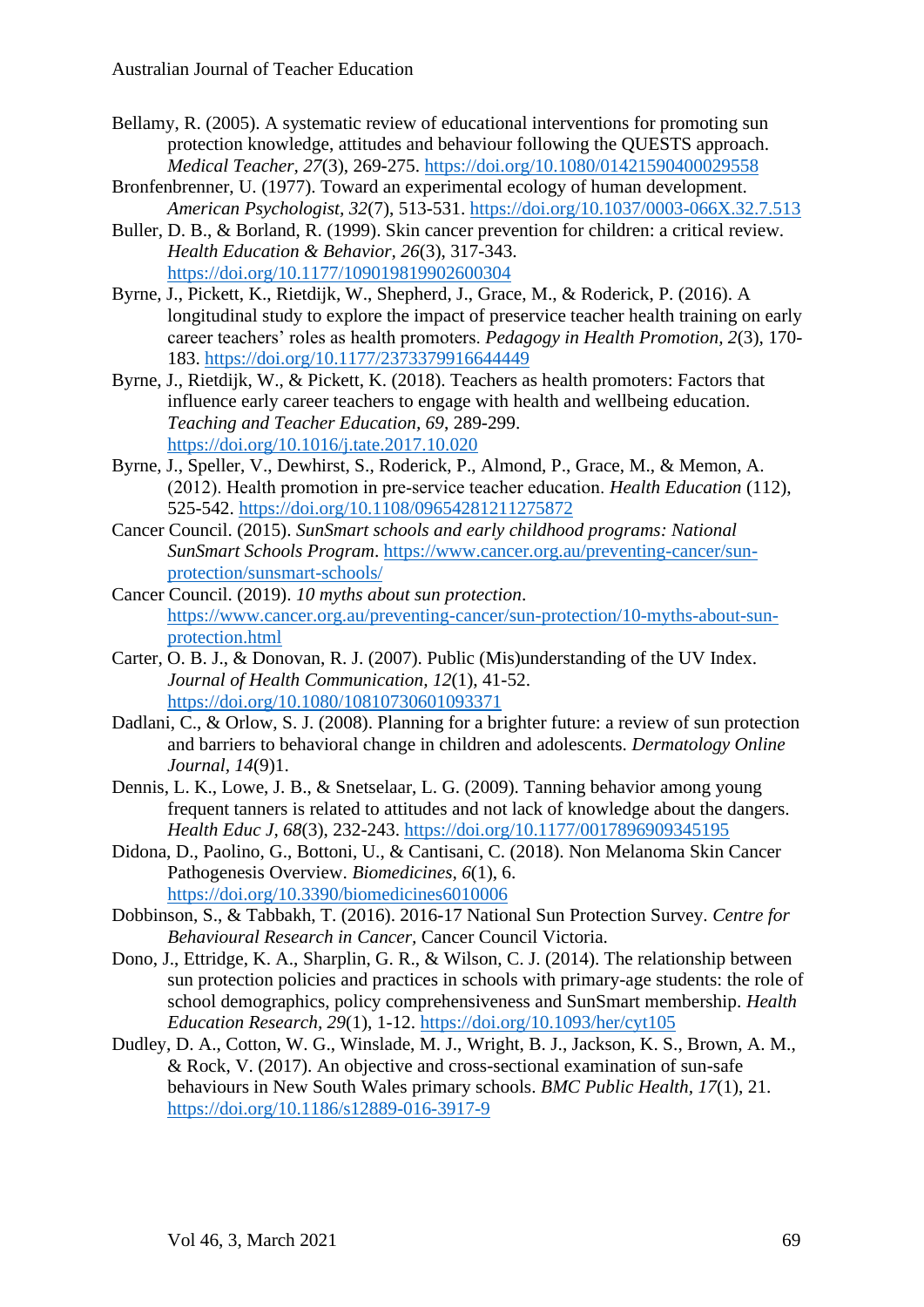- Elliott, T. M., Whiteman, D. C., Olsen, C. M., & Gordon, L. G. (2017). Erratum to: Estimated healthcare costs of melanoma in Australia over 3 years post-diagnosis. *Applied Health Economics and Health Policy, 15*(6), 817-818. [https://doi.org/10.1007/s40258-017-](https://doi.org/10.1007/s40258-017-0347-5) [0347-5](https://doi.org/10.1007/s40258-017-0347-5)
- Falzone, A. E., Brindis, C. D., Chren, M., Junn, A., Pagoto, S., Wehner, M., & Linos, E. (2017). Teens, tweets, and tanning beds: Rethinking the use of social media for skin cancer prevention. *American Journal of Preventive Medicine, 53*(3, Supplement 1), S86-S94. [https://doi.org/https://doi.org/10.1016/j.amepre.2017.04.027](https://doi.org/https:/doi.org/10.1016/j.amepre.2017.04.027)
- Gage, R., Leung, W., Stanley, J., Reeder, A., Mackay, C., Smith, M., Barr, M., Chambers, T., & Signal, L. (2018). Sun protection among new zealand primary school children. *Health Education & Behavior, 45*(5), 800-807. <https://doi.org/10.1177/1090198117741943>
- Godar, D. E. (2005). UV doses worldwide. *Photochemistry and Photobiology, 81*(4), 736- 749.<https://doi.org/10.1562/2004-09-07-ir-308r.1>
- Green, A. C., Wallingford, S. C., & McBride, P. (2011). Childhood exposure to ultraviolet radiation and harmful skin effects: epidemiological evidence. *Progress in biophysics and molecular biology, 107*(3), 349-355. <https://doi.org/10.1016/j.pbiomolbio.2011.08.010>
- Green, A. C., Williams, G. M., Logan, V., & Strutton, G. M. (2011). Reduced melanoma after regular sunscreen use: randomized trial follow-up. *Journal of Clinical Oncology, 29*(3), 257-263.<https://doi.org/10.1200/jco.2010.28.7078>
- Gritz, E. R., Tripp, M. K., James, A. S., Harrist, R. B., Mueller, N. H., Chamberlain, R. M., & Parcel, G. S. (2007). Effects of a preschool staff intervention on children's sun protection: outcomes of sun protection is fun! *Health Education & Behavior, 34*(4), 562-577.<https://doi.org/10.1177/1090198105277850>
- Guy, G. P., Jr., Holman, D. M., & Watson, M. (2016). The important role of schools in the prevention of skin cancer. *JAMA Dermatology, 152*(10), 1083-1084. <https://doi.org/10.1001/jamadermatol.2016.3453>
- Guy, G. P., Jr., Machlin, S. R., Ekwueme, D. U., & Yabroff, K. R. (2015). Prevalence and costs of skin cancer treatment in the U.S., 2002-2006 and 2007-2011. *American Journal of Preventative Medicine, 48*(2), 183-187. <https://doi.org/10.1016/j.amepre.2014.08.036>
- Hart, K. M., & DeMarco, R. F. (2008). Primary prevention of skin cancer in children and adolescents: a review of the literature. *Journal of Pediatric Oncology Nursing, 25*(2), 67-78.<https://doi.org/10.1177/1043454208314499>
- Heckman, C. J., Liang, K., & Riley, M. (2019). Awareness, understanding, use, and impact of the UV index: A systematic review of over two decades of international research. *Preventive Medicine, 123*, 71-83. [https://doi.org/https://doi.org/10.1016/j.ypmed.2019.03.004](https://doi.org/https:/doi.org/10.1016/j.ypmed.2019.03.004)
- Hill, D., & Dixon, H. (1999). Promoting sun protection in children: rationale and challenges. *Health Education & Behavior, 26*(3), 409-417. <https://doi.org/10.1177/109019819902600310>
- Hollier, L. P., & Pettigrew, S. (2015). *Evaluation of the 2014/15 "UV Index" Campaign: CATI data*. WA Cancer Prevention Research Unit (WACPRU) Curtin University.
- Holman, D. M., & Watson, M. (2013). Correlates of intentional tanning among adolescents in the United States: a systematic review of the literature. *Journal of Adolescent Health, 52*(5), S52-S59.<https://doi.org/10.1016/j.jadohealth.2012.09.021>
- Hunkin, H., Pollock, K., & Scupham, R. (2019). The National SunSmart Schools Program: Impact on sun protection policies and practices in Australian primary schools. *Health Promotion Journal of Australia, 31*(2), 251-257.<https://doi.org/10.1002/hpja.291>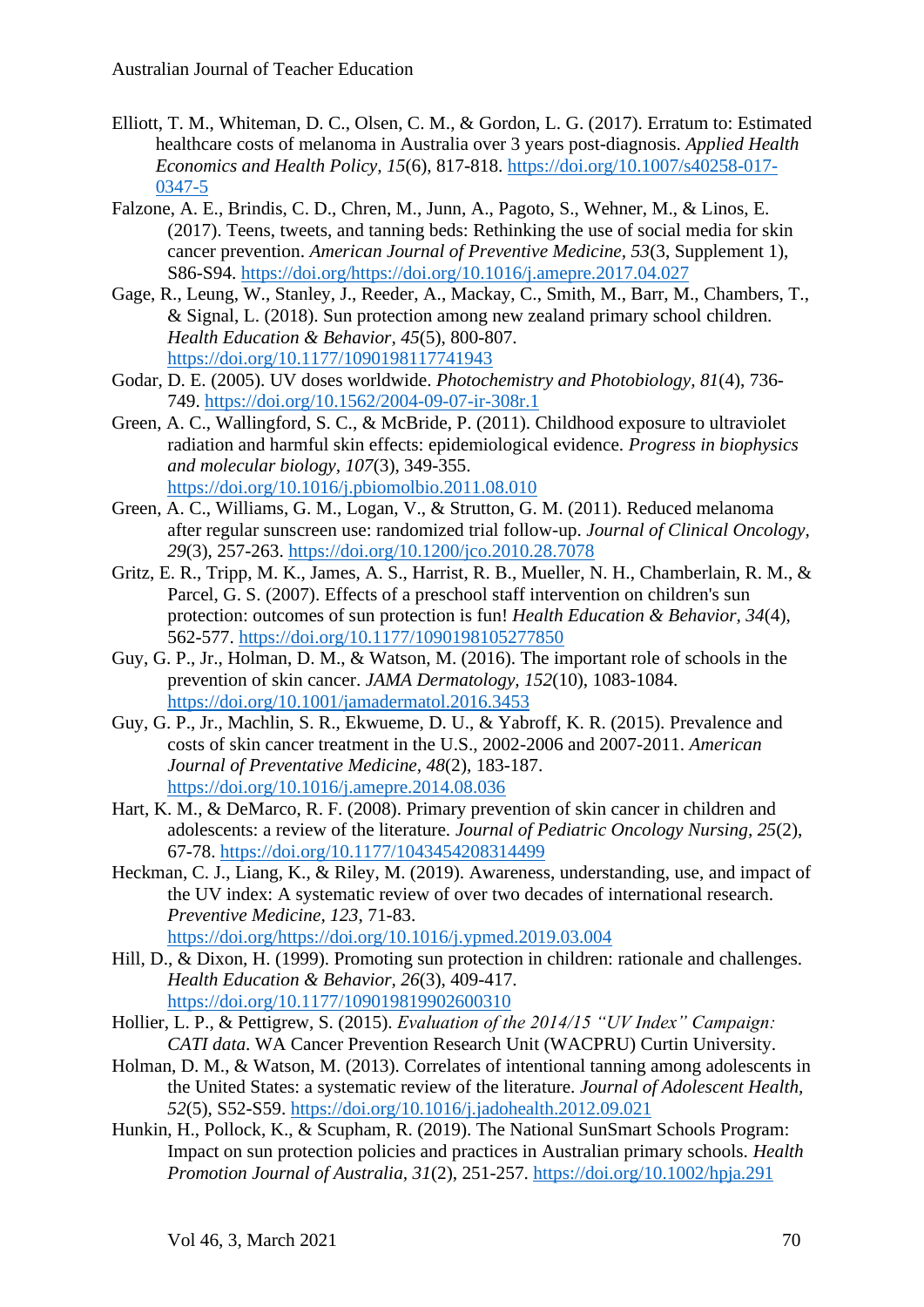- Italia, N., & Rehfuess, E. A. (2011). Is the Global Solar UV Index an effective instrument for promoting sun protection? A systematic review. *Health Education Research, 27*(2), 200-213.<https://doi.org/10.1093/her/cyr050>
- Jones, S. B., Beckmann, K., & Rayner, J. (2008). Australian primary schools' sun protection policy and practice: evaluating the impact of the National SunSmart Schools Program. *Health Promotion Journal of Australia, 19*(2), 86-90.<https://doi.org/10.1071/he08086>
- Jourdan, D., Samdal, O., Diagne, F., & Carvalho, G. S. (2008). The future of health promotion in schools goes through the strengthening of teacher training at a global level. *Promotion & Education, 15*(3), 36-38. <https://doi.org/10.1177/1025382308095657>
- Kyle, J. W., Hammitt, J. K., Lim, H. W., Geller, A. C., Hall-Jordan, L. H., Maibach, E. W., De Fabo, E. C., & Wagner, M. C. (2008). Economic evaluation of the US Environmental Protection Agency's SunWise program: sun protection education for young children. *Pediatrics, 121*(5), e1074-1084. [https://doi.org/10.1542/peds.2007-](https://doi.org/10.1542/peds.2007-1400) [1400](https://doi.org/10.1542/peds.2007-1400)
- Lee, E. C., Whitehead, A. L., Jacques, R. M., & Julious, S. A. (2014). The statistical interpretation of pilot trials: should significance thresholds be reconsidered? *BMC Medical Research Methodology, 14*(1), 41.<https://doi.org/10.1186/1471-2288-14-41>
- Littlewood, Z., & Greenfield, S. (2018). Parents' knowledge, attitudes and beliefs regarding sun protection in children: a qualitative study. *BMC Public Health, 18*(1), 207. <https://doi.org/10.1186/s12889-018-5091-8>
- Nicholson, A., Hill, J., Walker, H., Heward, S., & Dobbinson, S. (2019). Teacher perceptions of sun protection practices in the secondary school setting: Barriers, enablers and recommendations for future. *Health Promotion Journal of Australia*. <https://doi.org/10.1002/hpja.273>
- Nicholson, A., Murphy, M., Walker, H., Tinker, R., & Dobbinson, S. (2019). Not part of my routine: a qualitative study of use and understanding of UV forecast information and the SunSmart app. *BMC Public Health, 19*(1), 1127. [https://doi.org/10.1186/s12889-](https://doi.org/10.1186/s12889-019-7421-x) [019-7421-x](https://doi.org/10.1186/s12889-019-7421-x)
- Oliveria, S. A., Saraiya, M., Geller, A. C., Heneghan, M. K., & Jorgensen, C. (2006). Sun exposure and risk of melanoma. *Archives of disease in childhood, 91*(2), 131-138. <https://doi.org/10.1136/adc.2005.086918>
- Perez, D., Kite, J., Dunlop, S. M., Cust, A. E., Goumas, C., Cotter, T., Walsberger, S. C., Dessaix, A., & Bauman, A. (2015). Exposure to the 'Dark Side of Tanning' skin cancer prevention mass media campaign and its association with tanning attitudes in New South Wales, Australia. *Health Education Research, 30*(2), 336-346. <https://doi.org/10.1093/her/cyv002>
- Rosner, B., Glynn, R. J., & Lee, M.-L. T. (2006). The wilcoxon signed rank test for paired comparisons of clustered data. *Biometrics, 62*(1), 185-192. [https://doi.org/https://doi.org/10.1111/j.1541-0420.2005.00389.x](https://doi.org/https:/doi.org/10.1111/j.1541-0420.2005.00389.x)
- Speller, V., Byrne, J., Dewhirst, S., Almond, P., Mohebati, L., Norman, M., Polack, S., Memon, A., Grace, M., Margetts, B., & Roderick, P. (2010). Developing trainee school teachers' expertise as health promoters. *Health Education, 110*(6), 490-507. <https://doi.org/10.1108/09654281011087288>
- Stephenson, J. (2018). A systematic review of the research on the knowledge and skills of Australian preservice teachers. *Australian Journal of Teacher Education, 43*(4), 121- 137.<https://doi.org/10.14221/ajte.2018v43n4.7>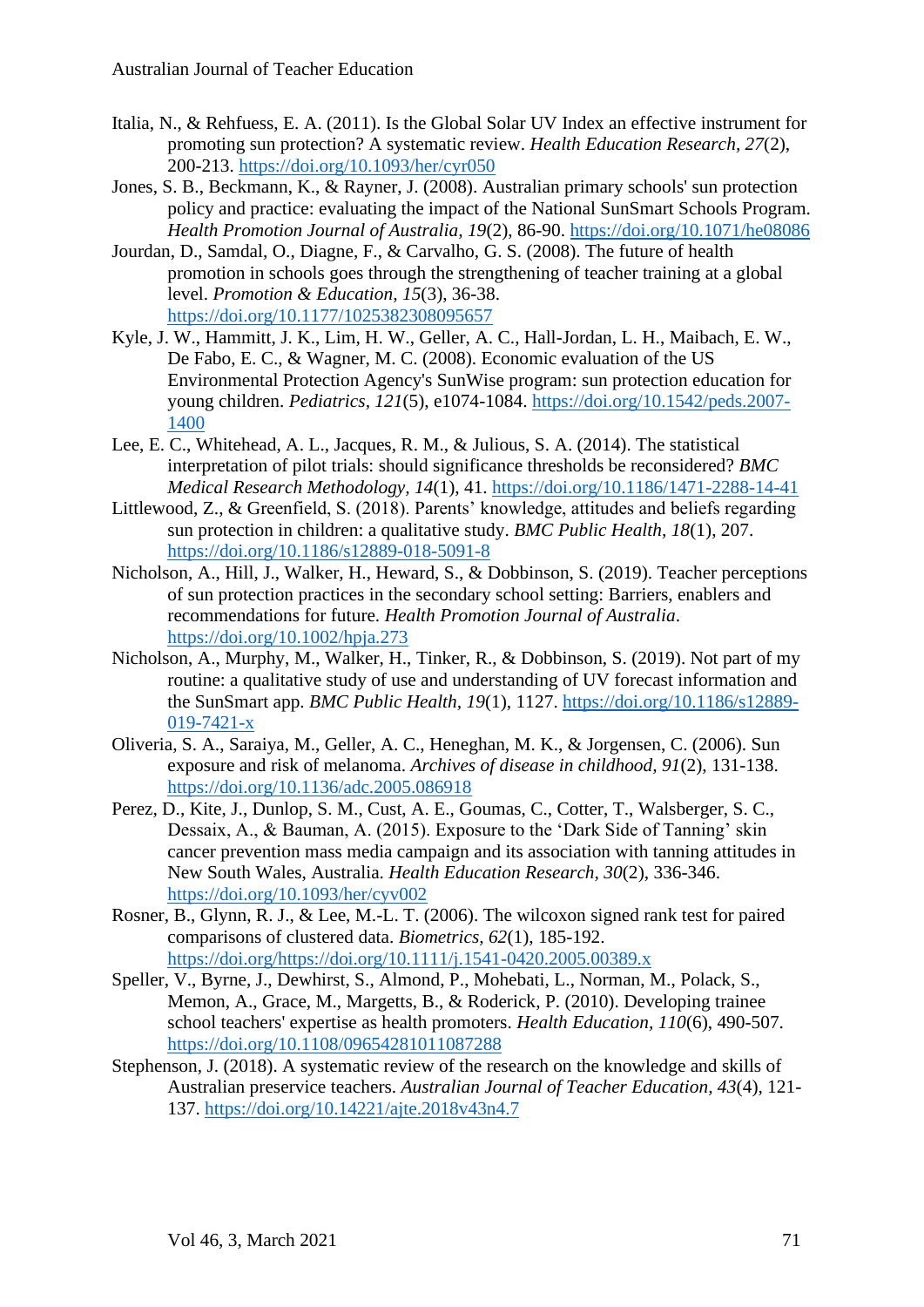- Storey, K. E., Montemurro, G., Flynn, J., Schwartz, M., Wright, E., Osler, J., Veugelers, P. J., & Roberts, E. (2016). Essential conditions for the implementation of comprehensive school health to achieve changes in school culture and improvements in health behaviours of students. *BMC Public Health, 16*(1), 1133. <https://doi.org/10.1186/s12889-016-3787-1>
- Turner, D., Harrison, S. L., Buettner, P., & Nowak, M. (2014, Mar). Does being a "SunSmart School" influence hat-wearing compliance? An ecological study of hat-wearing rates at Australian primary schools in a region of high sun exposure. *Preventive Medicine, 60*, 107-114.<https://doi.org/10.1016/j.ypmed.2013.12.020>
- United States Department of Health Human Services [USDHHS]. (2014). The Surgeon General's call to action to prevent skin cancer. US Health & Human Services
- Volkov, A., & Dobbinson, S. J. (2011). *2010–11 National Sun Protection Survey Report 2: Australians' sun protective behaviours and sunburn incidence on summer weekends, 2010–11 and comparison with 2003–04 and 2006-07*. Centre for Behavioural Research in Cancer: Cancer Council Victoria.
- Watts, C. G., Drummond, M., Goumas, C., Schmid, H., Armstrong, B. K., Aitken, J. F., Jenkins, M. A., Giles, G. G., Hopper, J. L., Mann, G. J., & Cust, A. E. (2018). Sunscreen use and melanoma risk among young Australian adults. *JAMA Dermatology, 154*(9), 1001-1009.<https://doi.org/10.1001/jamadermatol.2018.1774>
- Williams, A. L., Grogan, S., Clark-Carter, D., & Buckley, E. (2013). Appearance-based interventions to reduce ultraviolet exposure and/or increase sun protection intentions and behaviours: A systematic review and meta-analyses. *British Journal of Health Psychology, 18*(1), 182-217. [https://doi.org/https://doi.org/10.1111/j.2044-](https://doi.org/https:/doi.org/10.1111/j.2044-8287.2012.02089.x) [8287.2012.02089.x](https://doi.org/https:/doi.org/10.1111/j.2044-8287.2012.02089.x)
- Winslade, M., Wright, B., Dudley, D., Cotton, W., & Brown, A. (2017). Australian primary school communities' understandings of SunSmart: a qualitative study. *Australian and New Zealand Journal of Public Health, 41*(5), 483-489. [https://doi.org/10.1111/1753-](https://doi.org/10.1111/1753-6405.12677) [6405.12677](https://doi.org/10.1111/1753-6405.12677)
- World Health Organisation [WHO]. (2009). *Protecting children from ultraviolet radiation*. <https://www.who.int/uv/resources/archives/fs261/en/>
- Wright, B. (2018). *Sun protection in primary schools: applying the health promoting schools framework to explore the SunSmart phenomenon,* Doctural Thesis. Charles Sturt University.